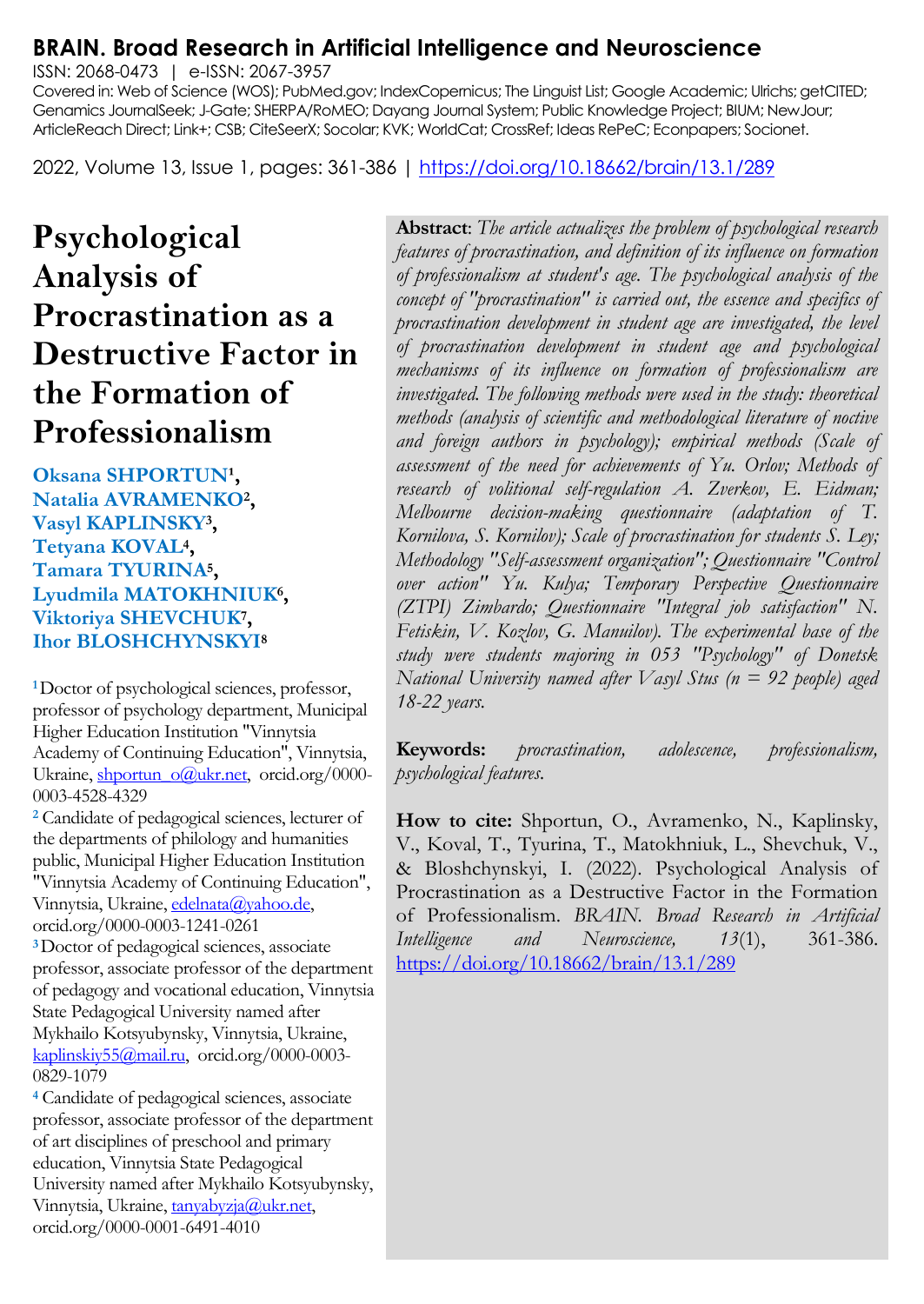**<sup>5</sup>**Doctor of pedagogical sciences, associate professor, professor of the department, of sociology and social work, National University "Lviv Politechnica", Lviv, Ukraine, [Tamara.H.Tiurina@lpnu.ua,](mailto:Tamara.H.Tiurina@lpnu.ua) orcid.org/0000- 0001-9421-9350

**<sup>6</sup>**Doctor of psychological sciences, professor, Head of the Department of Psychology, Municipal Higher Education Institution "Vinnytsia Academy of Continuing Education", Vinnytsia, Ukraine[, lyda1974@gmail.com,](mailto:lyda1974@gmail.com) orcid.org/0000-0002-6316-2352

**<sup>7</sup>**Candidate of pedagogical sciences, associate professor, Senior Lecturer of general and engineering disciplines department, National Academy of the State Border Guard Service of Ukraine named after Bohdan Khmelnytskyi, Khmelnytskyi, Ukraine,

[vikashevchuk71@gmail.com,](mailto:vikashevchuk71@gmail.com) orcid.org/0000- 0002-0436-1183

**<sup>8</sup>**Doctor of pedagogical sciences, professor, Head of the English translation department, Faculty of foreign languages and humanities, National Academy of the State Border Guard Service of Ukraine named after Bohdan Khmelnytskyi, Khmelnytskyi, Ukraine, [i.bloshch@gmail.com,](mailto:i.bloshch@gmail.com) orcid.org/0000-0003- 1925-9621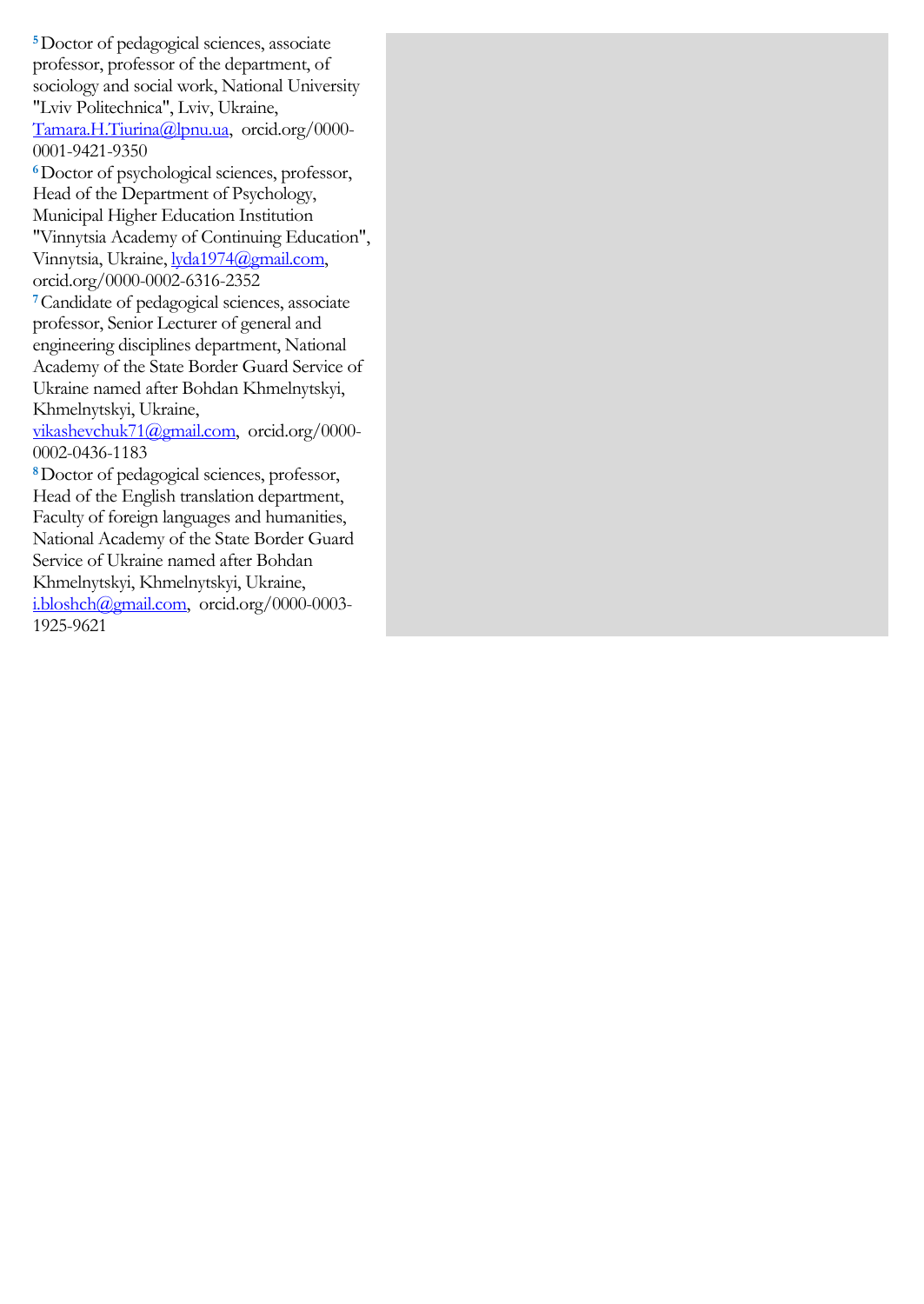## **Introduction**

The high level of development of human civilization, which is manifested in the achievements of science, technology, medicine and other spheres of human life, research on the capabilities of modern man does not exclude the emergence of new negative phenomena that threaten the overall health of mankind. One of such phenomenon is the phenomenon of procrastination, which has interdisciplinary significance and is the subject of research by psychologists, sociologists, educators and philosophers. First of all, it is necessary to consider and clarify the psychological meaning of the concept of "procrastination" and determine its place in a number of semantically similar psychological concepts.

Higher school instructors' pedagogical and psychological skills improvement for development of students' professional training were substantiated by I. Melnychuk, I. Drozdova, I. Savchak, I. Bloshchynskyi (Melnychuk, Drozdova, Savchak, Bloshchynskyi, 2019). Issues of complex portfolio usage by the future primary school teachers training of the new Ukrainian school were regarded in the work A. Kykylyk, H. Stukan, L. Hlushok, I. Shorobura, I. Bloshchynskyi (Kykylyk, et al, 2020). Some scientists studied the strategic significance of English in self-education of the students for fundamentalization of university education (Melnychuk, Rebukha, Zavgorodnia, Bloshchynskyi, 2018). Some issues on changing the educational paradigm in post-pandemic world were presented in the works of S. Hanaba, O. Mysechko, I. Bloshchynskyi (Hanaba, Mysechko, Bloshchynskyi, 2020). Other scholars L. Borovyk, L. Matokhniuk, K. Demyanyuk, V. Shevchuk, S. Pidhaichuk, O. Danylenko, A. Halimov, I. Bloshchynskyi revealed the peculiarities of professional imagination formation in the process of implementation of technical disciplines with the aid of IT (Borovyk, et al, 2020).

The urgency of the problem of "postponement" of affairs and life in general has led to the emergence of a number of case studies in psychological science. In particular, the features of procrastination and its causes were studied by M. Spada, P. Steele, K. Taylor, K. Lay, N. Milgam and others. Native researchers such as: S. Babatina, E. Bazika, M. Dvornik, S. Sobolev, Y. Shaygorodsky, turned to the study of this phenomenon only in the early 19th century (Demina, Ral'nikova, Luzhbina, 2010). Some scientific researches on the problems of laziness, lack of motivation and willpower, underdevelopment of professional skills, optimization of personal time were conducted in Ukraine, but, of course, they should not be reduced to procrastination (F'ore, 2013).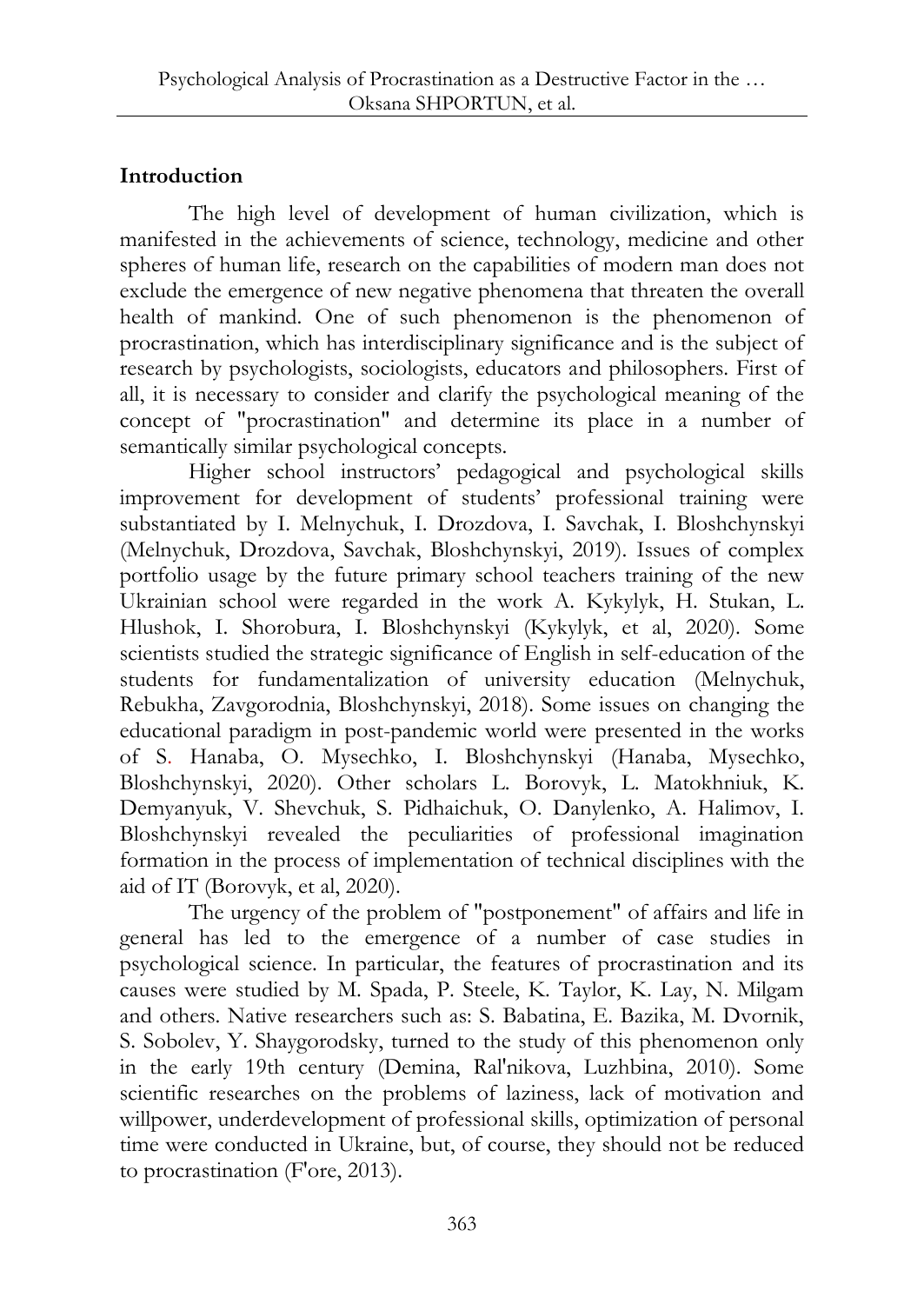The term "procrastination" is new to Ukrainian psychology, despite the fact that the psychological essence of this term phenomenon is familiar to each of us. Procrastination (Latin pro - instead of and crastinus tomorrow) - the tendency to postpone the necessary tasks "for later" or "for tomorrow"; behavioral pattern, in which the implementation of leading activities that are important to man in this period of time, deliberately postponed (Milgram, 1993). The person remains in activity, but its activity is directed on extraneous, insignificant, sometimes simply senseless occupations.

*The purpose of the article.* The aim of the study is to analyze and determine the psychological characteristics of procrastination, as well as to determine its impact on the formation of professionalism at student age. To achieve the purpose of the study, the following tasks were carried out: 1) to determine the nature and specifics of procrastination development in student age by theoretical analysis; 2) to determine the psychological features and characteristics of the phenomenon of procrastination; 3) to investigate the level of procrastination development in student age; 4) determine the impact of procrastination on the formation of professionalism.

## **Methodology of Research**

Theoretical methods (analysis of scientific and methodological literature of native and foreign authors in psychology); empirical methods (Scale for assessing the need for achievements of Yu. Orlov (F'ore, 2013); Methods of research of volitional self-regulation A. Zverkov, E. Eidman (Pashukova, Dopira, D'yakonov, 1996); Melbourne decision-making questionnaire (adaptation T. Kornilova, S. Kornilova) (Lay, 1986); Methodology "Self-assessment of organization" (Lay, 1986); Questionnaire "Control over action" Yu. Kulya (Raygorodskiy, 2000); Zimbardo Temporary Perspective Questionnaire (ZTPI) (Lay, 1986); Questionnaire "Integral job satisfaction" (N. Fetiskin, V. Kozlov, G. Manuilov) (Fetiskin, 2002); methods of qualitative and quantitative data analysis.

*Sample of the study:* The experimental base of the study were students majoring in 053 "Psychology" of Donetsk National University named after Vasyl Stus ( $n = 92$  people) aged 18-22 years, of whom 63 people - girls and 29 - boys.

#### **Results of Research**

In psychological science, the term "procrastination" was introduced in 1977 by P. Ringenbach in the book "Procrastination in human life". In the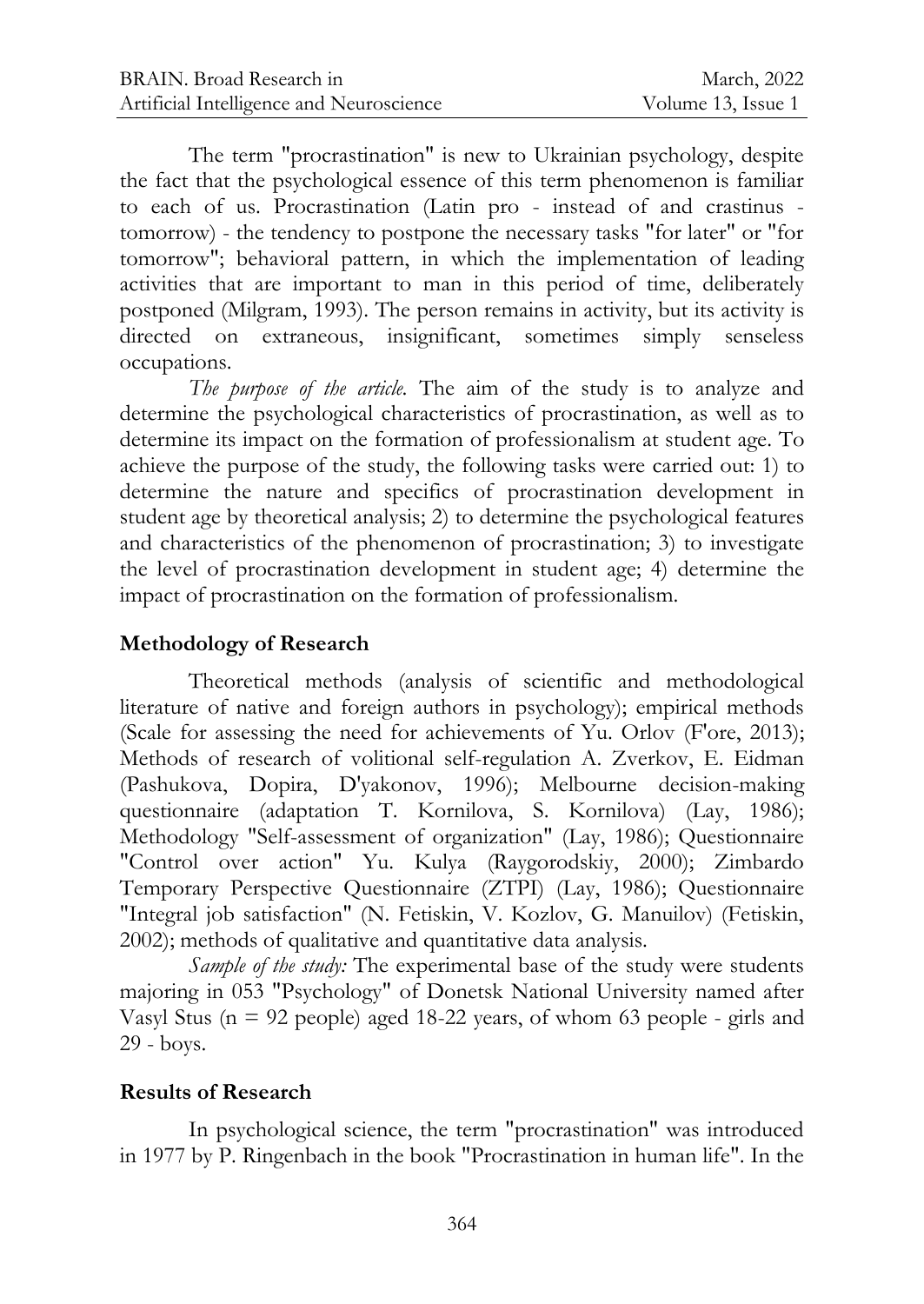same year, a book by A. Ellis and W. Knaus "Overcoming Procrastination" was published, which was based on clinical observations. Then came the popular science book by J. Burke and L. Yuen "Procrastination: what it is and how to deal with it" (Ferrari, 1995). And mentions of this phenomenon, as well as its formulation can be found even earlier - as in the works of the heyday of the Industrial Revolution - in the middle of the eighteenth century, and in the Oxford Dictionary of 1548. It is also possible to note the existence in most languages of proverbs such as "Do not put off for tomorrow what can be done today." Thus, we can conclude that procrastination has always been. Just as necessary and increasing the urgency of the problem, it began to be studied.

Theories, methods for measuring the level of procrastination, techniques for its weakening have appeared. Everyone at least once in their life did not shy away from performing any actions and postponed them, especially when it was necessary to do something under duress or under pressure of circumstances or when there were doubts about the necessity and usefulness of the intended. But the procrastinator procrastinates even when he is 100% sure of the necessity and importance of action. And he has no doubt that it is necessary, useful, and the idea had to be done "yesterday." But he deliberately postpones the planned case, despite the fact that it will cause some problems and complications. In this case, he can perform small and insignificant tasks, which he attaches more importance.

Procrastination can cause stress, guilt, decreased productivity, and dissatisfaction with others due to failure and fulfill obligations. The combination of these feelings and the effort can provoke further procrastination. Chronic procrastination can be caused by a hidden psychological or physiological illness. Some people can work productively only when a strict time frame is set, the peak of their productivity is in the last hours and minutes before the deadline. The main signs of procrastination are the lack of productivity and meaning in combination with the constant deposition of really important and useful things. To some extent, this is not a bad thing, because no one can work like a machine. Short breaks for rest and change of activity have a positive effect on overall productivity (Palladino, 2015). Procrastination is a kind of expression of an emotional reaction to planned or necessary things (Kornilova, 2003). Depending on the nature of these emotions, procrastination is divided into two fundamental types: "relaxed", when a person spends time on other, more enjoyable activities and entertainment, and "tense", associated with general overload, loss of sense of time, dissatisfaction with their own achievements, unclear life goals, indecision and self-doubt (Lay, 1986).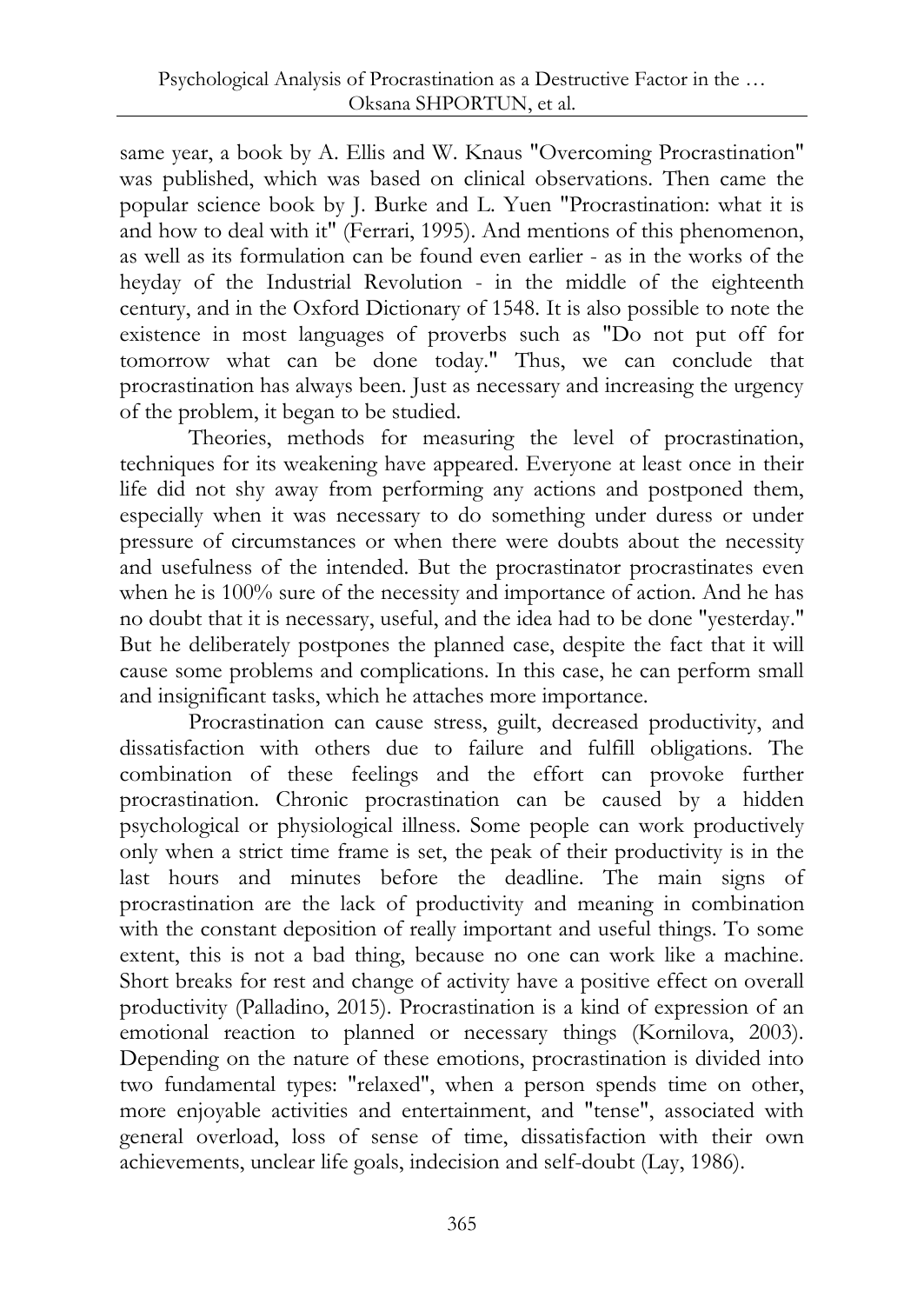In the conditions of a modern society which puts forward serious requirements to independence and responsibility of the person, urgency of a problem of the described phenomenon grows (Maksymenko, Matokhnyuk, 2017). According to psychologists who study this phenomenon, persistent procrastination is present in 15-25% of the world's population. Moreover, as longitudinal studies show, over the past 25 years, the level of procrastination has increased and tends to increase further (Vorob'eva, 2013).

N. Milgram and co-authors first identified five types of procrastination: 1) daily (household), ie postponement of household chores, which must be performed regularly; 2) procrastination in decision-making (including minor); 3) neurotic - postponement of vital decisions, such as choosing a profession or starting a family; 4) compulsive, when a person combines two types of procrastination - daily and in decision-making; 5) academic, ie postponement of educational tasks, preparation for exams, etc (Demina, Ral'nikova, Luzhbina, 2010). There are also procrastination associated with the desire to avoid unpleasant business and with the receipt of acute experiences in a shortage of time. In this regard, there are two types of procrastinators - passive and active. The active procrastinator tends to increase the voltage. Postponing cases "to the last", it creates a critical moment associated with the extreme proximity of the deadline. When there is little time to complete the work, a person experiences mobilization of forces, full concentration, increased activity of mental processes (Il'in, 2011).

Analyzing and summarizing foreign studies of procrastination, we can talk about the presence of 3 main components of this phenomenon: behavioral, cognitive and emotional. Procrastination is a complex, psychologically heterogeneous phenomenon that includes behavioral, emotional and cognitive components closely related to the motivational sphere of personality. The behavioral component of procrastination is seen as a form of learning. Students tend to avoid tasks that they find unpleasant and repulsive and engage in short-term activities that seem more important to them than those that require more time to complete (Bazyka, 2003). Such behavior may well be seen as a way to avoid responsibility or anxiety associated with learning. It can also be associated with voltage (Dvornyk, 2014).

Procrastination can be considered as a result of cognitive impairment, these problems are not related to abilities or level of intelligence, but procrastinators have difficulties in perception and adequate assessment of time (Fetiskin, 2002). The relationship with the emotional sphere was revealed in the course of research on procrastination: 1) with the fear of failure and neuroticism; 2) with impulsivity (Blunt, Pychyl, 2000).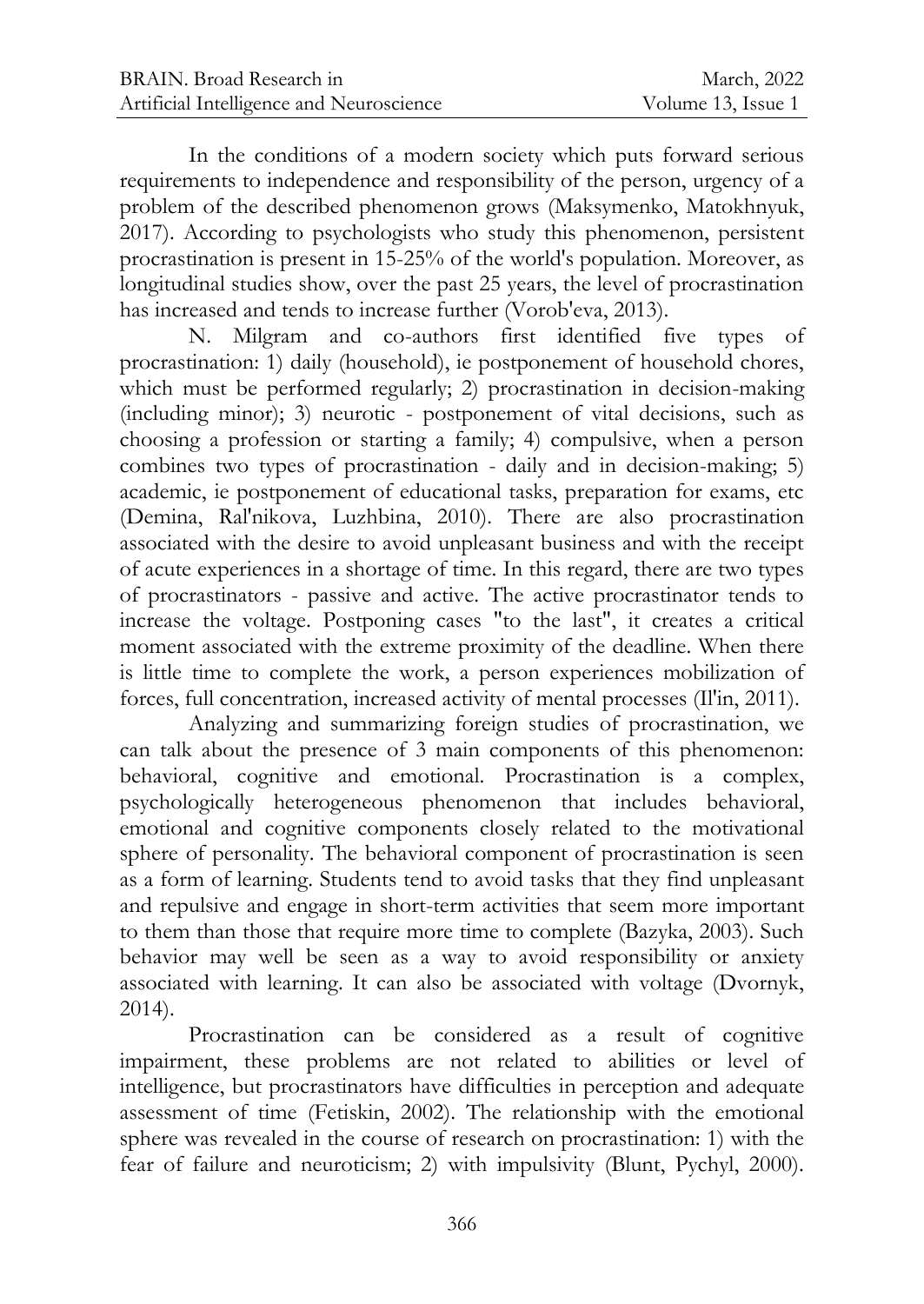Procrastinators often have perfectionist attitudes that apply to all spheres of life. On the other hand, there are impulsive procrastinators, who have difficulty in perceiving and evaluating signals coming from the environment. Such people are unable to postpone the satisfaction of their own needs, have difficulty with self-control. A number of authors also highlight the fourth component - the subconscious. Sometimes procrastination can signal the presence of deep intrapersonal conflicts (Demina, Ral'nikova, Luzhbina, 2010). A person can unconsciously avoid and delay the performance of any activity that has a certain symbolic meaning for him. Such activity on an unconscious level is associated with some conflict in the past and is seen as a threat.

Therefore, we can note that procrastination is a complex phenomenon that includes: behavioral component (procrastination as a fixed mechanism of human behavior), cognitive component (specificity of feeling the results of activities, as well as motivation to perform activities), emotional component (high anxiety, emotional congestion, fear of failure and neuroticism), as well as the subconscious component (procrastination as a protective mechanism of the individual, which works when increasing anxiety and assessing the situation of any task as threatening and danger).

Modern society makes high demands on the responsibility, independence and productivity of the individual (Maksymenko, Matokhnyuk, 2017). And the study of procrastination is a very significant and relevant, especially when there are problems and difficulties that can not be attributed to human laziness and disinterest in performing the necessary activities. Thus, the phenomenon of procrastination is a complex psychological concept that should not be completely identified with the protective mechanisms or violations of motivational and volitional processes. This issue requires further study and in-depth research that will clarify the available data on the nature of procrastination, its components and possible correlations with other psychological characteristics of the individual.

Student`s age is a special period of human life. According to B. Ananiev, it is a sensitive period for the development of basic sociogenic potentials of human. Higher education has a huge impact on the human psyche, the development of his personality. During their studies at the university, in the presence of favorable conditions, students develop all levels of the psyche. They determine the direction of the human mind, ie form the composition of thinking that characterizes the professional orientation of the individual. Successful studyihg at higher education establishmeht requires a fairly high level of general intellectual development,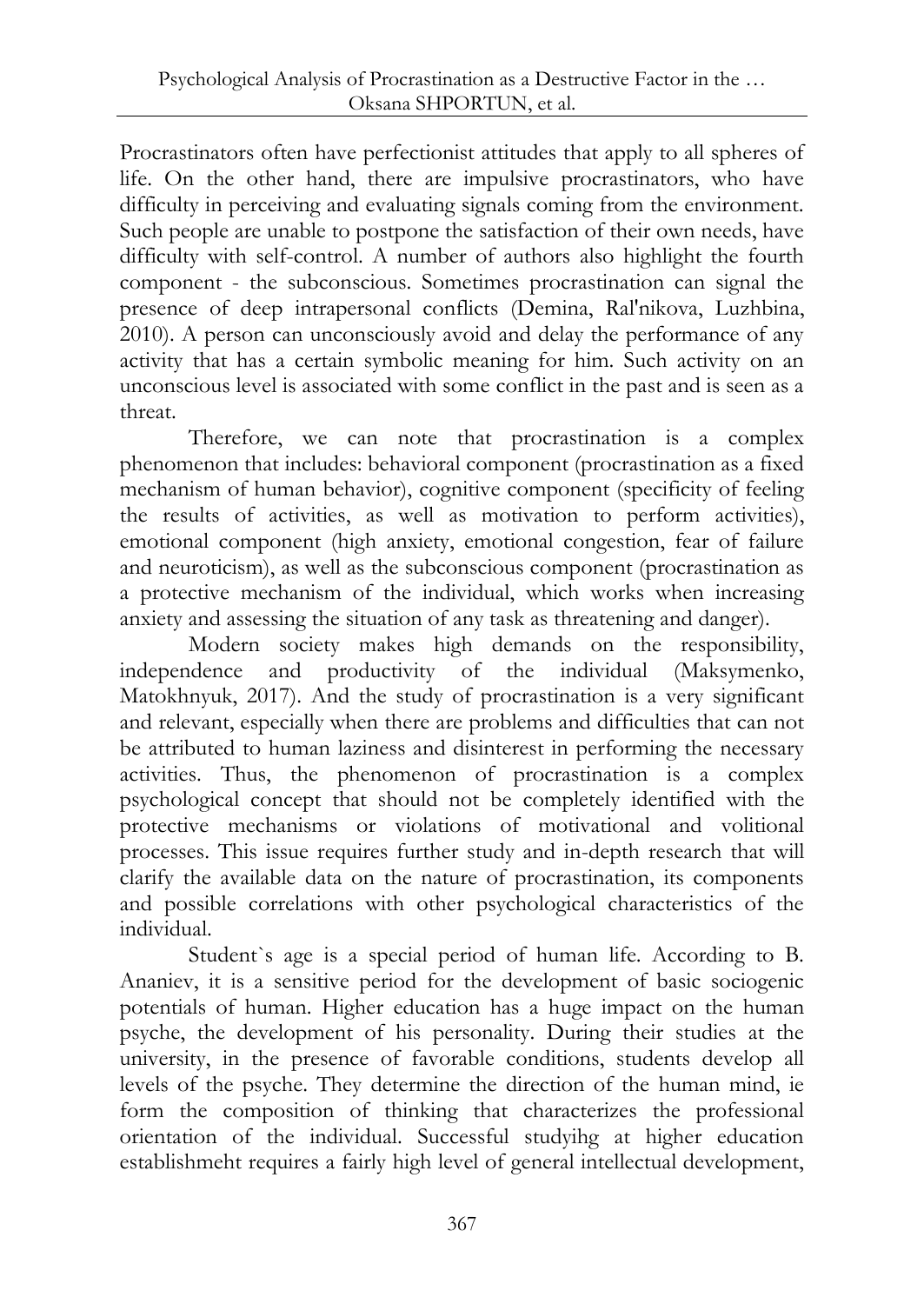including perception, memory, thinking, attention, level of mastery of a certain range of logical operations. Considering students as a special social category, a specific community of people, I. Zimova identifies the main characteristics of student`s age that distinguish it from other groups with high educational level, high cognitive motivation, the highest social activity and a very harmonious combination of intellectual and social maturity. In terms of general mental development, students at a period of intensive socialization of personality, the development of higher mental functions, the formation of the entire intellectual system and the individual as a whole. It is the entrance to the university that creates in a young person a sense of faith in his own abilities and determines his future life. However, further study at the university also reveals changes in the mood of young people: the euphoria of the first months of study is replaced by skepticism about teaching, the assessment system and so on. However, it should be noted that the ability to arbitrarily and consciously regulate their behavior is not fully developed in young people. The success of a young person's educational activities is determined by the development of new features of his studies at the university. In the process of learning the student body is formed, skills and abilities of organizational work are developed, the system of work on development of professionally significant qualities of the person is formed.

Thus, the student age is characterized by the achievement of the highest, peak results, which are based on all previous processes of biological, psychological, social development. At the same time, the beginning of studying at higher education al establishment is a highly stressful period of life: it presents a critical life event (change in the stage of the life cycle), in some universities there are intense daily educational overloads.

V. Bykova, studying the features of student procrastination, argues that the causes and features of procrastination in students and adults are different. Procrastination occurs most often in situations and cases involving intellectual stress, requiring self-organization and planning of activities characterized by delayed remuneration, lack of motivation, the need to interact with people who cause negative emotions. Among the causes of student`s procrastination syndrome, she says: is unfavorite job, boring and unpleasant thing to do; inability to set priorities; ambiguity of the main life goals, own directions; inability to organize themselves and their time; lack of motivation; insecurity (Milgram, 1992).

Causes, types of procrastination and its consequences are widely reflected in foreign literature. Conducting a generalized theoretical analysis on this issue, there are several approaches to the study of this phenomenon, in particular, researchers identify five types of procrastination: 1.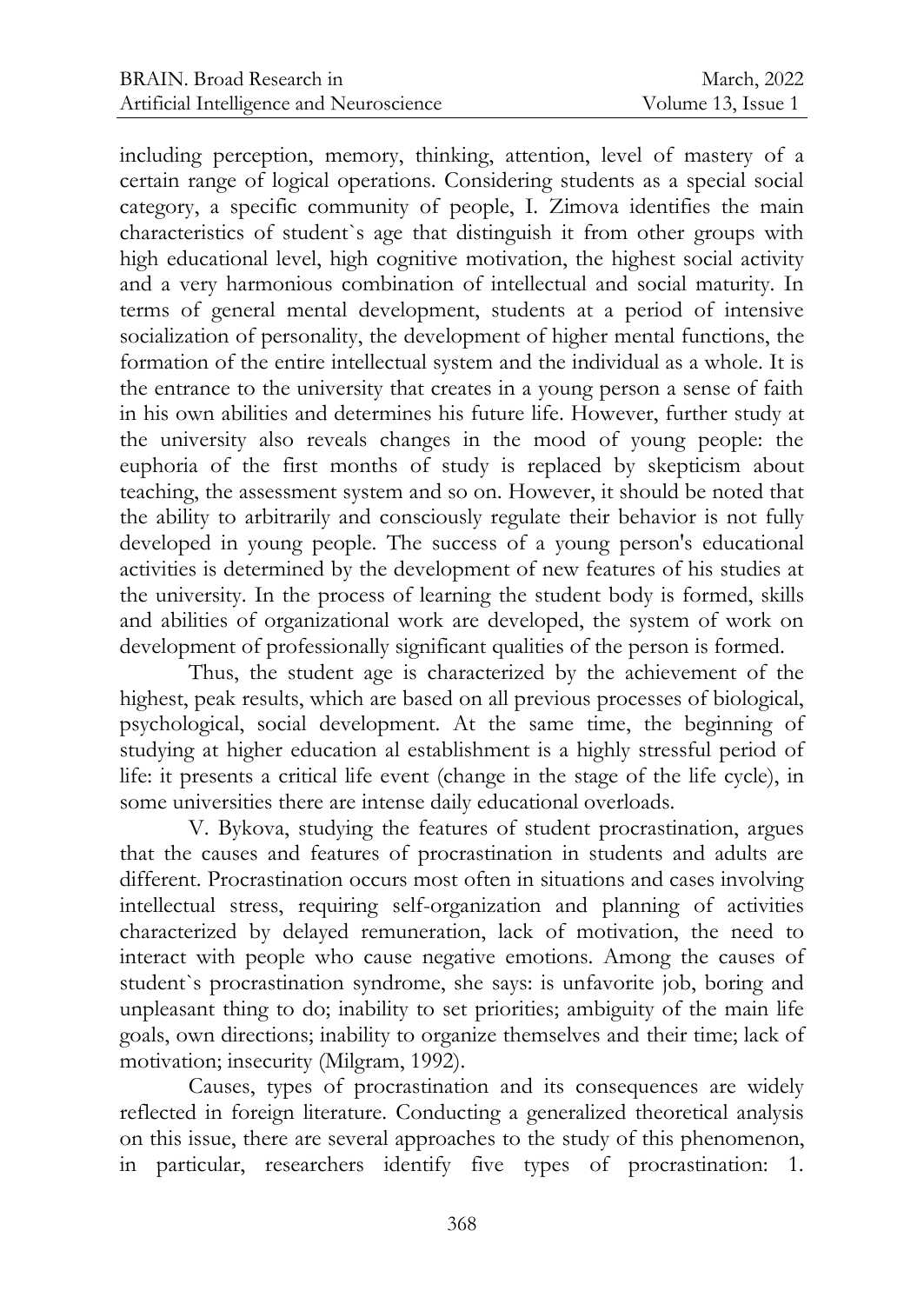Procrastination as a life tactic - lack of skills in performing daily, routine duties, which are observed throughout life and are associated with the inability to manage time. 2. Procrastination in decision-making - the inability to accept decision in a certain period. 3. Neurotic procrastination - inability to take in time vital - careful decisions. 4. Compulsive procrastination - a chronic delay in behavior. 5. Academic procrastination - difficulties in completing tasks at the right time during training (Demina, Ral'nikova, Luzhbina, 2010).

The main causes of academic procrastination are: lack of motivation and in a broad sense - a violation of the motivational-volitional sphere, stress as a consequence of uncertainty and fear of the future, or, conversely, perfectionism. But the most common reasons are the inability to build a hierarchy of goals and values and plan their activities, lack of direct communication with the environment and the excess of virtual (Silistraru et al., 2021). According to research by S. Mokhova and A. Nevryuyev, the main causes of academic procrastination are: disease, social and family problems, lack of motivation and interest, overconfidence, laziness, lack of guidance and advice from teachers, helplessness, low level of communication, external distractions. This often leads to lower performance, increased anxiety, often - to the formation of inferiority complex and, as a result, to the refusal of further training. Therefore, to reduce the level of academic procrastination, teachers need to be more attentive to students, introduce an effective system of incentives, promote the development of academic ties between students and logically divide certain types of work into smaller components.

In the study of causal relationships of this phenomenon in humans, many researchers have concluded that the key factors can be considered features of human personality and the characteristics of the tasks themselves (Varvaricheva, 2014). Analyzing the causes of procrastination together with the quality of the tasks themselves, most authors identify the following reasons: the imposition of tasks from the outside; delayed consequences; long term given for execution; large temporary investments in the task; boring, routine tasks; high employment in others matters; deferment in receiving pleasure or rewards.

Depending on the emotional response, scientists distinguish two fundamental types of procrastinators: 1. "Relaxed" procrastinator spends time on other, more enjoyable, activities and entertainment. Their procrastination is a form of escape from the unpleasant experiences of doing what they put off. At first they do not do it because they are bored, and then they look for excuses or come up with pseudo-rational explanations for their behavior. At the heart of their motives may be the desire to meet the most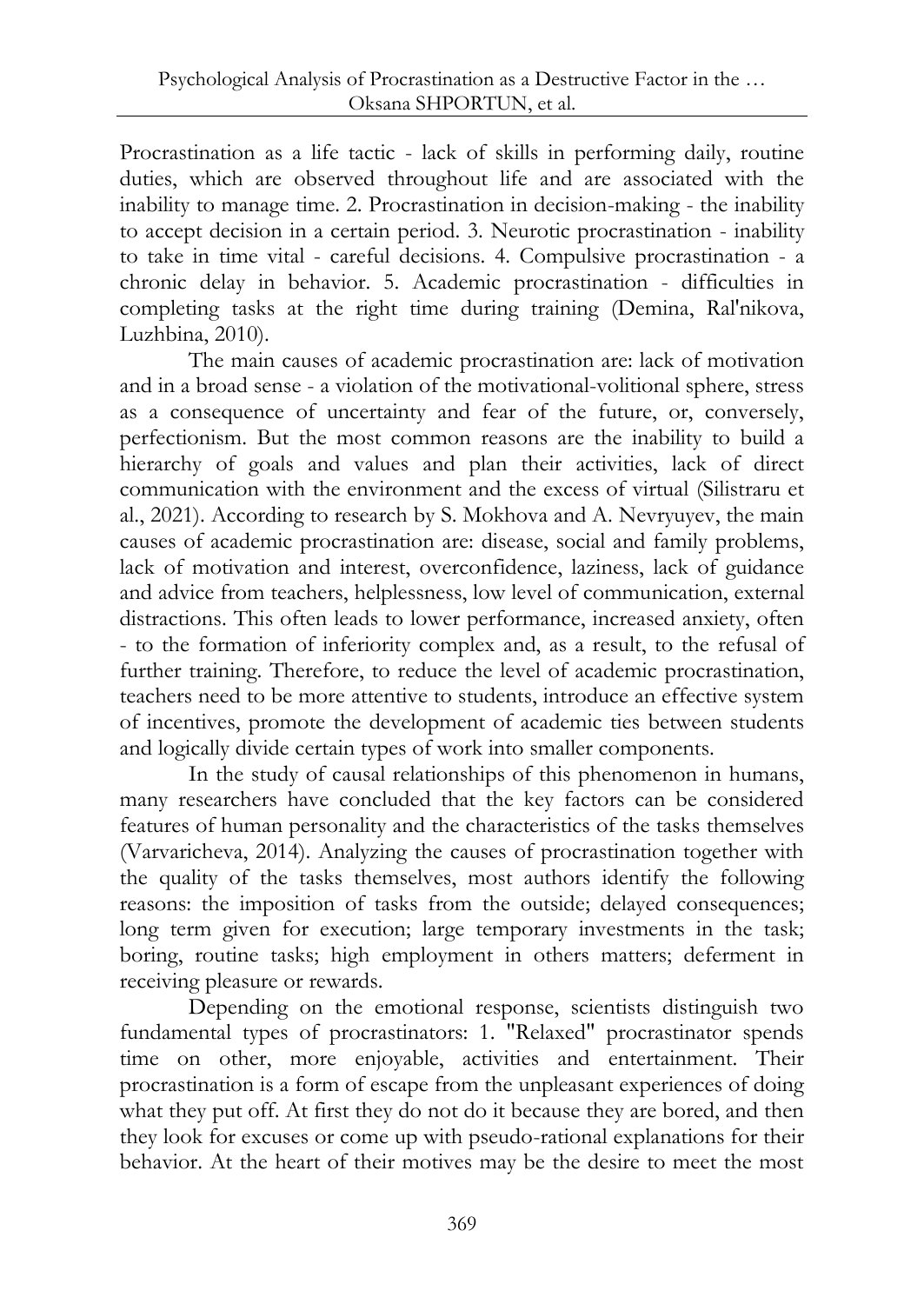important emotional needs in the attention and approval of others, in love, self-confidence. 2. "Intense" procrastinator is characterized by general overload, loss of sense of time, dissatisfaction with their own achievements, unclear life goals. Fear of failure (fear that you will fail due to lack of necessary knowledge (talent, luck), fear of demonstrating incompetence are the most common causes of this type of procrastination. Too self-critical people avoid many forms of activity, especially if they have an element of competition. They realize that giving up the fight is also a form of defeat, and they also suffer because of it. However, defeat without a fight is obviously less painful than the failure of a real attempt. Fear of success is no less common cause of academic procrastination. This phenomenon is often formed during the school years and is manifested in the desire to be worse and less successful in order to maintain certain relationships with friends, to meet certain stereotypes or to prevent additional workload and increased demands from teachers and parents. Often this trend persists in some students in the junior year while studying at the university. Another reason for academic procrastination is resistance to external control. Procrastinators of this type interact with reality in a "passive-aggressive" way. Deep down, they believe that their desires are the law, and any demands on them (from relatives, teachers, leaders, comrades) cause, respectively, protest and revolt. But the vast majority of researchers believe that the main cause of procrastination in the student environment is a lack of motivation to learn. This is due to various factors: they entered the university only at the request of parents, do not see prospects in future professional activities, the main purpose of education are to obtain a diploma.

Among the main causes of procrastination are: authoritarianism of parents, procrastination may be a response to the authoritarian style of parenting; fear of failure - a person is afraid that he will not cope with the task, he is afraid that he does not have enough abilities, skills or time. "It's better not to do it at all than to look ridiculous," the procrastinator thinks. Low self-esteem, self-doubt - that's what prevents; perfectionism - a person does not accept average results. If you start a business, then do it perfectly; unclear goals - if the leader did not indicate in which direction to move, but explained that there are no priorities and most importantly, the person is completely confused and seeks to delay the implementation of unclear tasks, he just does not know from which side to approach the problem, and as nature is indecisive, he is afraid to take responsibility; not true beliefs - a person thinks that if you drive it into the framework, he can do the job much better; laziness and lack of interest.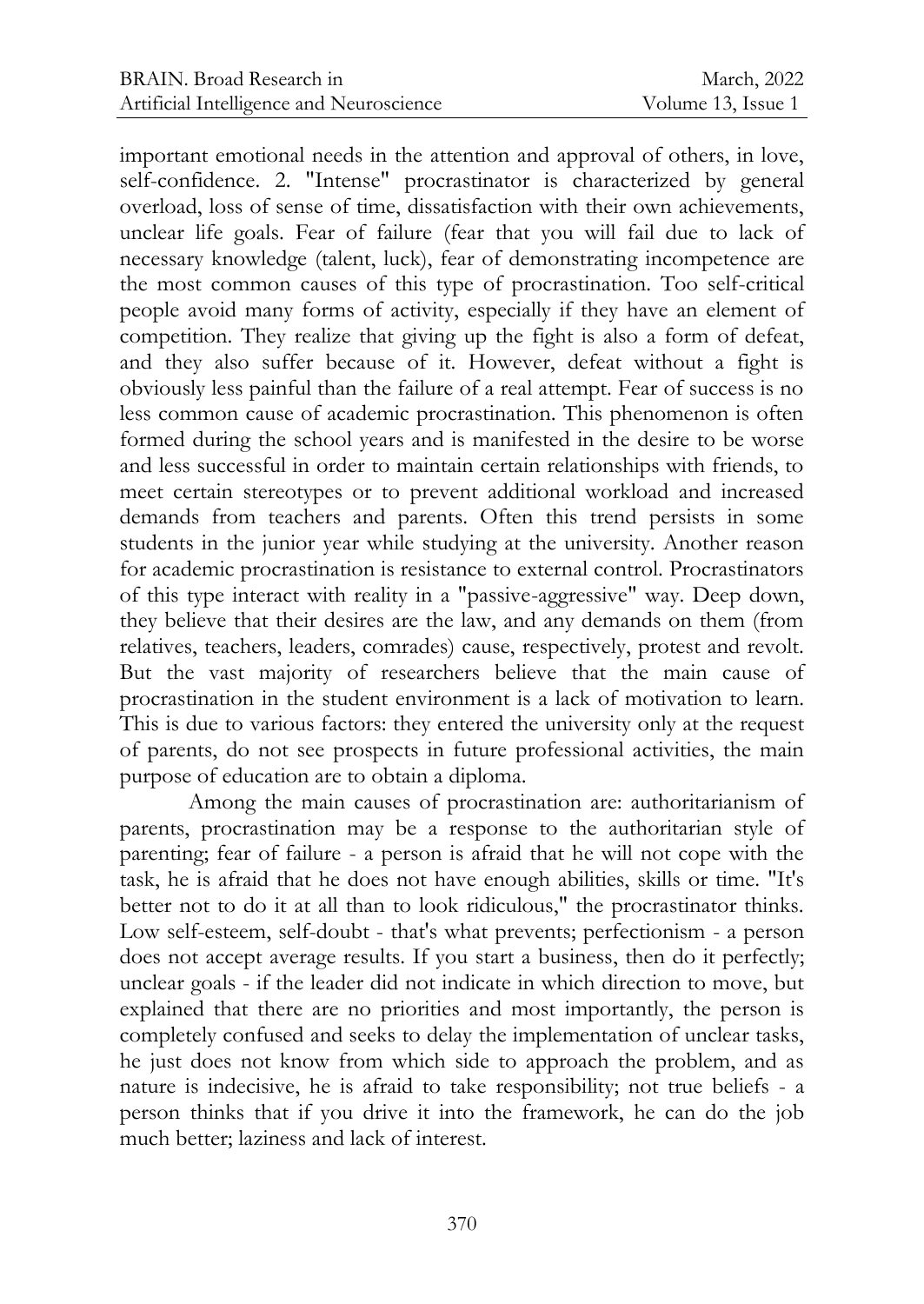The consequences of procrastination are stress, guilt, loss of productivity, dissatisfaction with others due to non-fulfillment of obligations. In an effort to complete the task in a limited period of time, a person experiences serious emotional and physical stress. Nervous tension, constant sleep deprivation, abuse of caffeine, energy drinks - all this can have unpleasant consequences on the body. In addition, procrastination is the basis for feelings of guilt because of unfinished work, lack of selfrealization, loss of opportunities, etc. and is the result of poor self-control. Time management techniques and time planning skills help to combat this phenomenon. Equally important is the development of the student's desire to succeed, which will reduce feelings of anxiety and fear of failure (Milgram, 1995).

Thus, the main causes of academic procrastination are: illness, social and family problems, lack of motivation and interest in learning, overconfidence, laziness, poor management of teaching activities and teacher advice, helplessness of individual students, lack of direct communication and excess of virtual, external distractions. Procrastination leads to a decrease in the quality of success, increase the level of anxiety, and sometimes - to the refusal of further training. Procrastination does not become an obstacle if it is temporary and, conversely, grows into a problem becoming chronic. Chronic procrastination interferes with work, success, plans for the future. It can be a hidden beginning of a psychological or physical illness. Chronic procrastination is characteristic of students who have chosen the wrong profession and educational institution; they study without interest, hence the sleepless nights trying to do unpleasant tasks on the last day before tests, exams. The decision to leave the study of an uninteresting specialty can be made only by a strong personality, with a strong character, but only a few are capable of radical actions (Kovylin, 2013). Thus, procrastination is a process of voluntary evasion of important tasks and, instead, the performance of things that are less important, but those that bring quick results and satisfaction ("here and now"). Procrastination usually leads to negative consequences both personally and professionally.

Using the methodology "Scale for assessing the need for achievements" (Yu. Orlova) (F'ore, 2013) we determin what levels of achievement motivation prevail in students. This technique diagnoses three levels of achievement needs: low, medium and high motivational level. Statistical analysis of the obtained results was performed using Excel spreadsheets.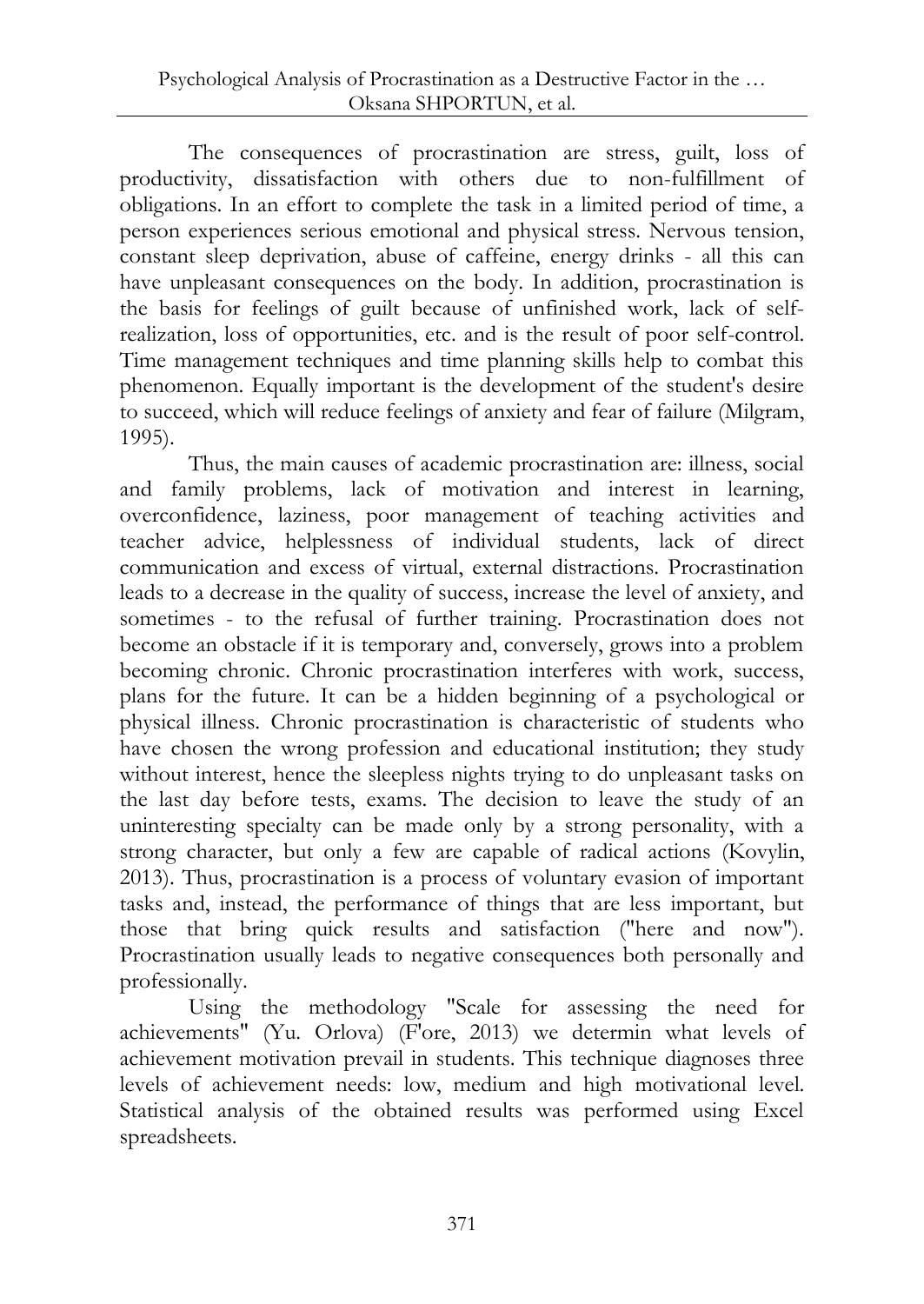From Fig. 1 it is seen that the predominant level of need for achievements according to the method of "Scale of need for achievements" by Yu. Orlov is: medium level - 84% (4-7 points), with a low level - 14% (1- 3 points) and high - 2% (8-10 points).



**Fig. 1.** Percentage distribution of motivational levels of achievements according to the method "Scale of needs assessment for achievements (Yu. Orlova)

Individuals with a strong need for achievement are more effective and avoid routine work. They tend to look for more efficient tasks. Researchers have always believed that people with a strong need for achievement should pay more attention to personal responsibility for performance, because only then can they feel satisfied with what they have done better than others.

Students are future professionals who not only study, but also show themselves up in various ways in social and cultural life. That is, they have an active position in life and the desire to succeed. These results can be explained by the continuous development of technology, the rapid pace of life, competition and other social factors that force us to adapt constantly to change. Free opportunity for higher education, increasing the quality of life, increasing aspirations and ambitions, lack of time - all this stimulates a person to develop motivation to succeed as a tool through which he will fight for a better "place under the sun".

In general, the need to achieve is a stable characteristic of the individual, ie manifested in a wide range of situations, regardless of their specific content. The motivation to succeed, the goal is expressed in the desire to improve results, perseverance in achieving their goals, and affects the entire life of the individual.

We have determined that people with an average level of need for achievement are quite confident in coping with tasks of medium severity,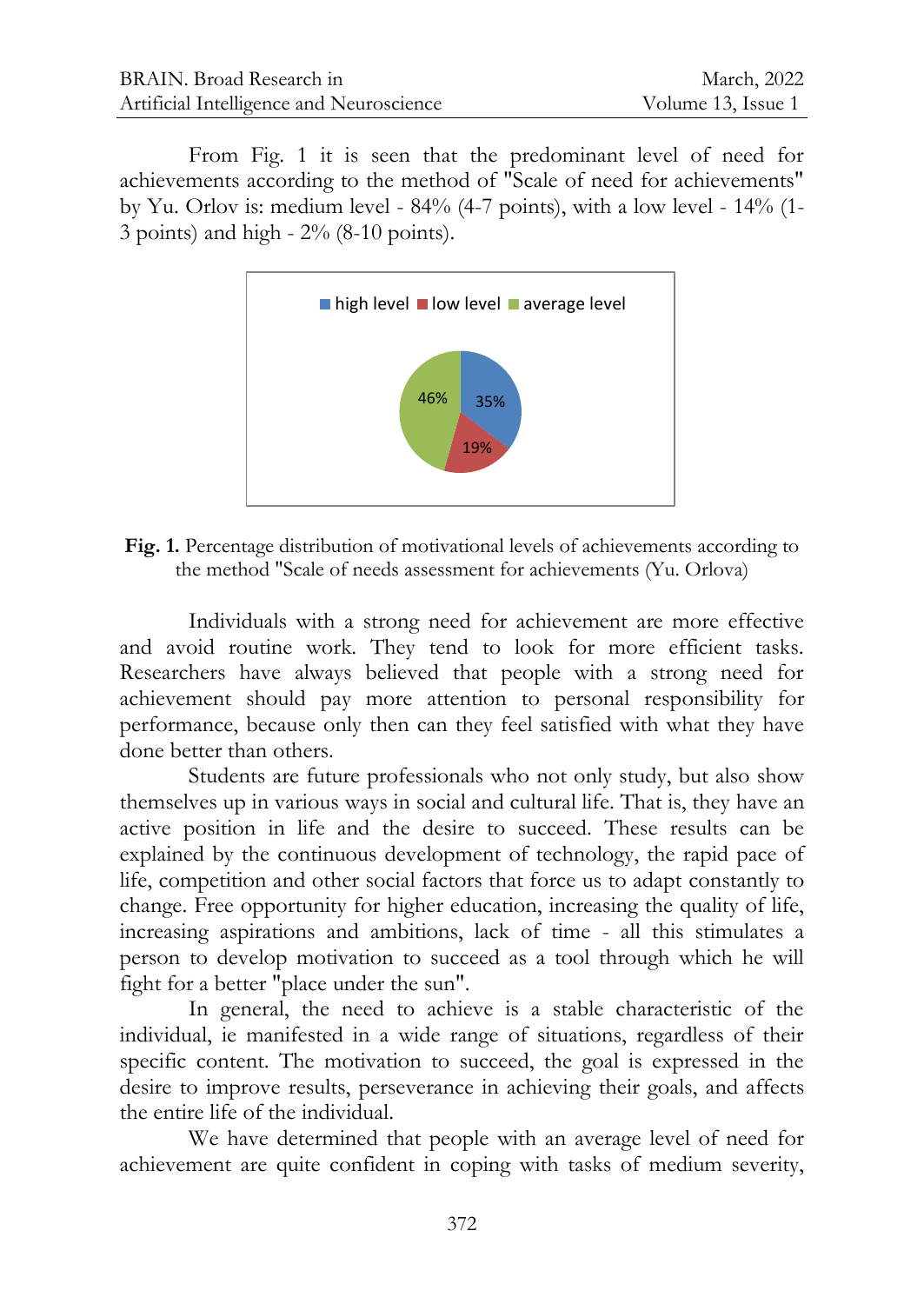but do not like situations involving risk. Because a person needs to have a high need for achievement to be successful, this need can and should be developed, because this is an important trait inherent in leaders.

Using the method of studying volitional self-regulation A. Zverkova, E. Eidman (Pashukova, Dopira, D'yakonov, 1996), we determined the levels of volitional self-regulation on a common scale and two subscales: persistence and self-control.



**Fig. 2.** Percentage distribution of indicators of low and high levels separately for each scale according to the method of Zverkov & Eidman

In general, the volitional self-regulation level means the degree of mastering their behavior and actions control in different situations. A high level on the common scale (35%) is inherent in individuals who are selfsufficient and emotionally mature. They are characterized by calmness, a pronounced socio-positive orientation and self-confidence. There is an infrequent increase in internal tensions associated with the desire to control every step, stage of their own behavior. Spontaneous actions lead to a state of anxiety. Low level on this scale is observed in 65% of people. These people are sensual, vulnerable and emotionally unstable. They are characterized by a low level of reflexivity, and the general background of activity is usually reduced.

High level on the subscale of persistence was found in 45% of people. This characterizes the strength of a person's intentions - his desire to complete the work started. On the positive pole, they are active, hardworking people who actively strive to do what is planned, are mobilized by obstacles and barriers to the goal, but, at the same time, are distracted by alternatives and temptations, their main value - the case is started. Otherwise - a possible loss of flexibility of behavior, the presence of manic tendencies. Low values on this scale (55%) indicate increased lability, and uncertainty of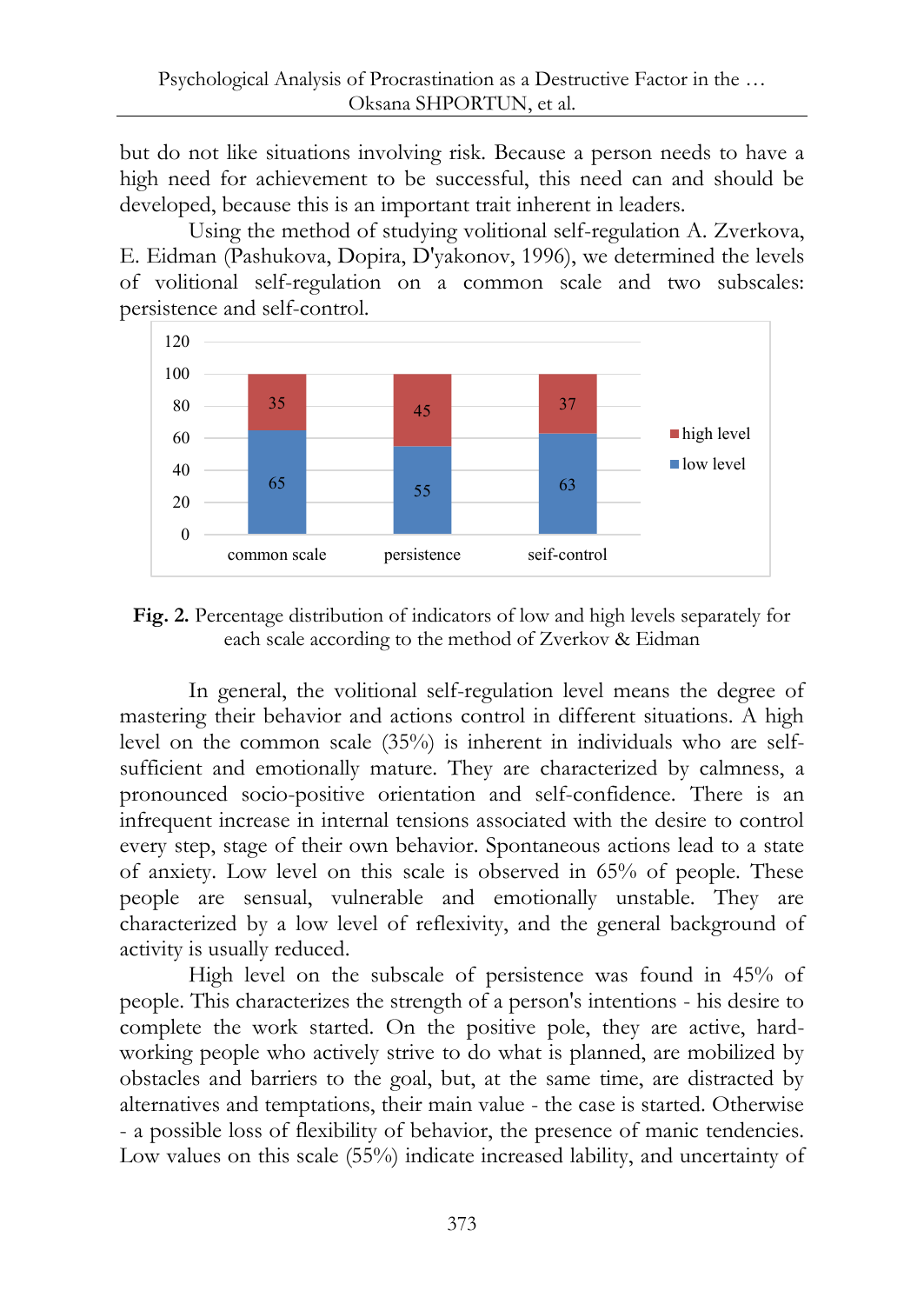the subjects. This can lead to inconsistencies and even chaotic behavior. The reduced background of working capacity and activity is balanced by increased sensitivity and ingenuity, as well as tendency to free interpretation of social norms.

A high level on the subscale of self-control was found in 37% of people and gained by emotionally stable people who are well-versed in various situations. Usually these people are emotionally stable, selfconfident, they are characterized by inner peace, lack of fear of the unknown, willingness to accept the new, unexpected, tendencies to innovation and radicalism. The desire for constant self-control, excessive conscious restriction of spontaneity can cause increased tension and the benefits of constant fatigue and anxiety. A low level on the same scale (63%) characterizes spontaneity and impulsiveness, combined with preference and abusiveness for traditional views. It separates a person from intense experiences and internal conflicts, contributes to a calm mood.

There is an ambiguous social desirability of high performance on a given scale. The high level of development of volitional self-regulation may be associated with problems in the organization of people life and relationships. Low levels of intrusiveness and self-control usually perform a compensatory function. However, this may be evidence of a violation of the development of personality traits and respond adequately to diffrent situations. Using the Melbourne Decision-Making Questionnaire (adapted by T. Kornilova, S. Kornilova) (MOPR) (Lay, 1986), it was determined how and which strategies of the subjects are guided by in decision-making.

According to the provided histogram (Fig. 3), we see that the scale 1 "Vigilance" and scale 4 over "Vigilance" have almost the same percentage of low and high rates. But these 2 categories should be distinguished, although at first glance they have the same meaning. The category of vigilance means that such a person is quite attentive and constantly vigilant. And vigilance is a manifestation of extreme caution, even when a person is in a safe situation. According to this method, these concepts are characterized as follows: vigilance - is the main stylistic characteristic of man as a person who makes decisions related to cognitive complexity, the need for knowledge and tolerance for uncertainty; vigilance is an unjustified "throwing" between different alternatives, an impulsive acceptance that promises to get rid of the situation; in extreme forms - "panic" in choosing between alternatives. Scale 2 "Avoidance" indicates that more than half of the respondents avoid independent decision-making, shift responsibilities and rationalize questionable alternatives. This is because a person either adapts to a problem or decision, or avoids it. She is afraid to take responsibility or just does not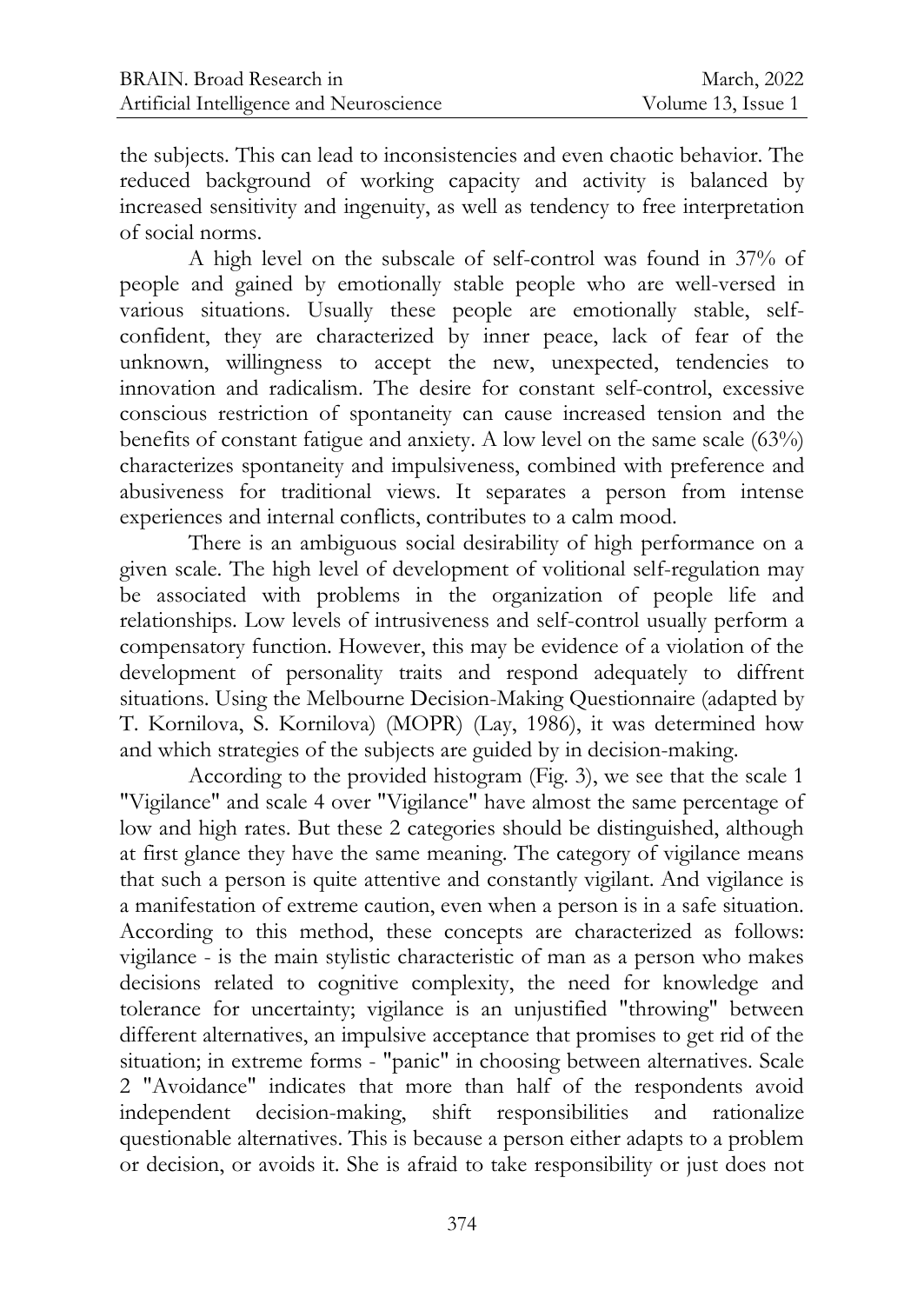want to, and such a person will always find excuses. On a scale of 3 "Procrastination", most subjects received high scores - that is, they are characterized by a high level of development of procrastination. This is a tendency to constant postpone or so-called postponement of decisions, cases for later. If this is not fought immediately, then in the future such people become prone to constant postponement of cases, negative thoughts and actions for later. Although the previous 3 traits, such as vigilance, avoidance and over vigilance, can be corrected or reduced. Procrastination can develop into a disease and become a lifestyle of the individual.



**Fig. 3.** Percentage distribution of indicators of low and high levels separately for each scale according to the method of MOPR (T. Kornilova, S. Kornilova)

The manifestations of all these phenomena can be influenced by a number of circumstances, for example: previously experienced stress or a situation that is not pleasant to a person, which had an unpleasant "sediment" and now it manifests itself in this way. Such phenomena can also include a high level of anxiety associated with previous personal experience. In most situations, a person is driven by emotions, so emotions affect people in many different ways. The same emotion affects people differently; moreover, it has different effects on the same person who gets into different situations. Therefore, depending on what situations a person has been in before, how he fought with them and got out of them, so he will react to all life events, circumstances and solve their problems based on past experience. The scale of procrastination for students of S. Leigh (Lay, 1986) was determined by the levels of development of procrastination in students.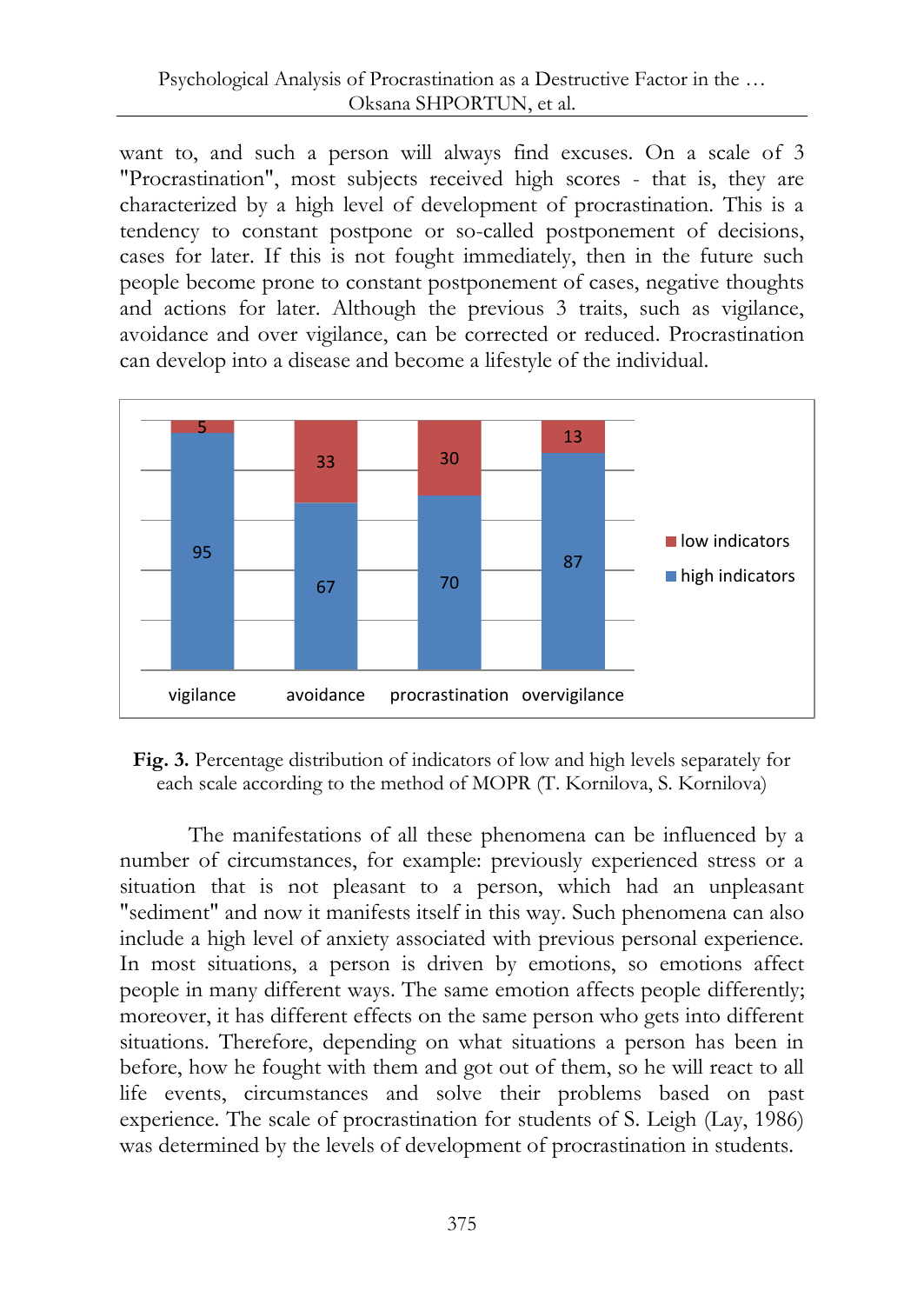For Fig. 4 shows that the average level of procrastination development - 81% is predominant among students, they also have a high level of procrastination development - it is 6% and low 13%. Procrastination is a painful inability to take action, accompanied by anxiety, sadness and anxiety. This is an endless postponement of important and urgent tasks for later. If a lazy person just rejoices when he manages to rest for a few hours, then in the case of procrastination the opposite effect occurs: the person is depressed by his inaction and still can not force himself to take up the cause. Sometimes a person despairs, just disappointed with himself and still does not move. The worst thing is that many of them are in this state for weeks and months. The consequences of procrastination can be very sad.



**Fig.4.** The results of an empirical study by the method of the Scale of procrastination for students (S. Leia)

Procrastination occurs often in situations and cases involving intellectual stress, requiring self-organization and planning of activities characterized by delayed remuneration, lack of motivation, the need to interact with people who cause negative emotions. Among the causes of procrastination syndrome among students are the following: un favorite job, boring and unpleasant thing to do; inability to set priorities; ambiguity of the main life goals, own directions; inability to organize themselves and their time; lack of motivation; insecurity. The main reasons for the development of academic procrastination include: illness, social and family problems, lack of motivation and interest in learning, overconfidence, laziness, poor leadership of educational activities and teacher advice, helplessness of individual students, lack of direct communication and excess of virtual, external distractional factors. Procrastination leads to a decrease in the quality of success, increase the level of anxiety, and sometimes - to the refusal of further training.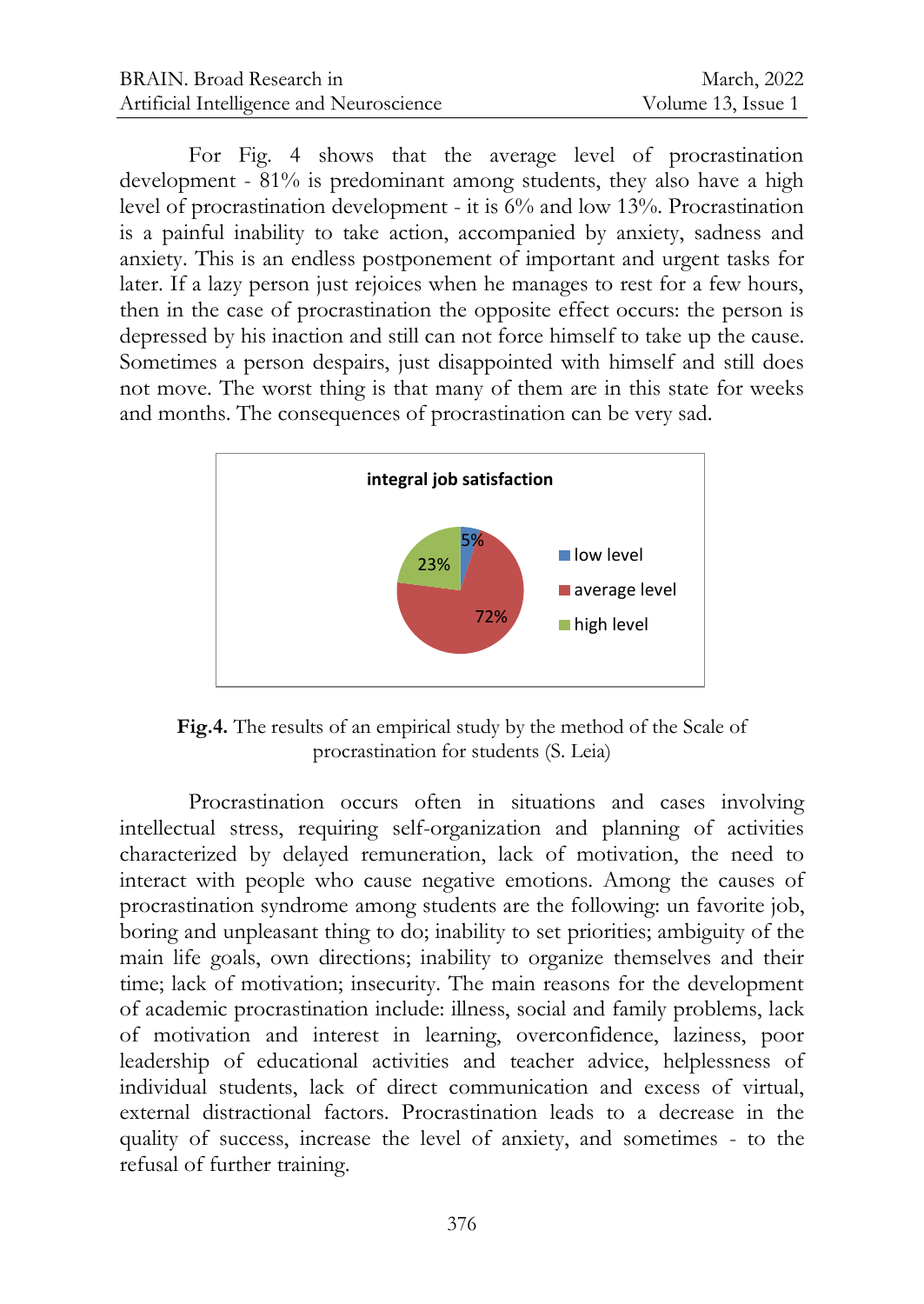According to the method of "Assessment of self-organization" (Lay, 1986) the following results were obtained:



**Fig. 5.** The results of empirical research on the method of "Self-assessment of organization"

In Fig. 5 is shown that in a larger number of subjects the organization is developed at the average level - 63%, high level - 27% and low level is inherent in only  $10\%$ .

The high rate is characterized by high demands of the individual to himself and focus on the result. Such a person realizes what his ultimate goal is and what needs to be done to achieve it. Organization, which is at high level, is an acquired skill that must be systematically maintained. Successful people know that as soon as they deviate from the rules and give up these promises, they will automatically leave the organization. A person can be successful only when he keeps himself within limits.

The average level is characterized by the presence of constant throws between high activity and a significant decline. A person experiences a state of internal struggle and additional stress from the fact that he can not allocate time and a lot of effort is wasted.

The low rate is characterized by a reluctance to act at all. Maybe such a person sometimes wants to change something in his life, but he has too little internal reserves to achieve the desired.

According to the questionnaire "Control over action" Yu. Kulya (Raygorodskiy, 2000) the following results were obtained: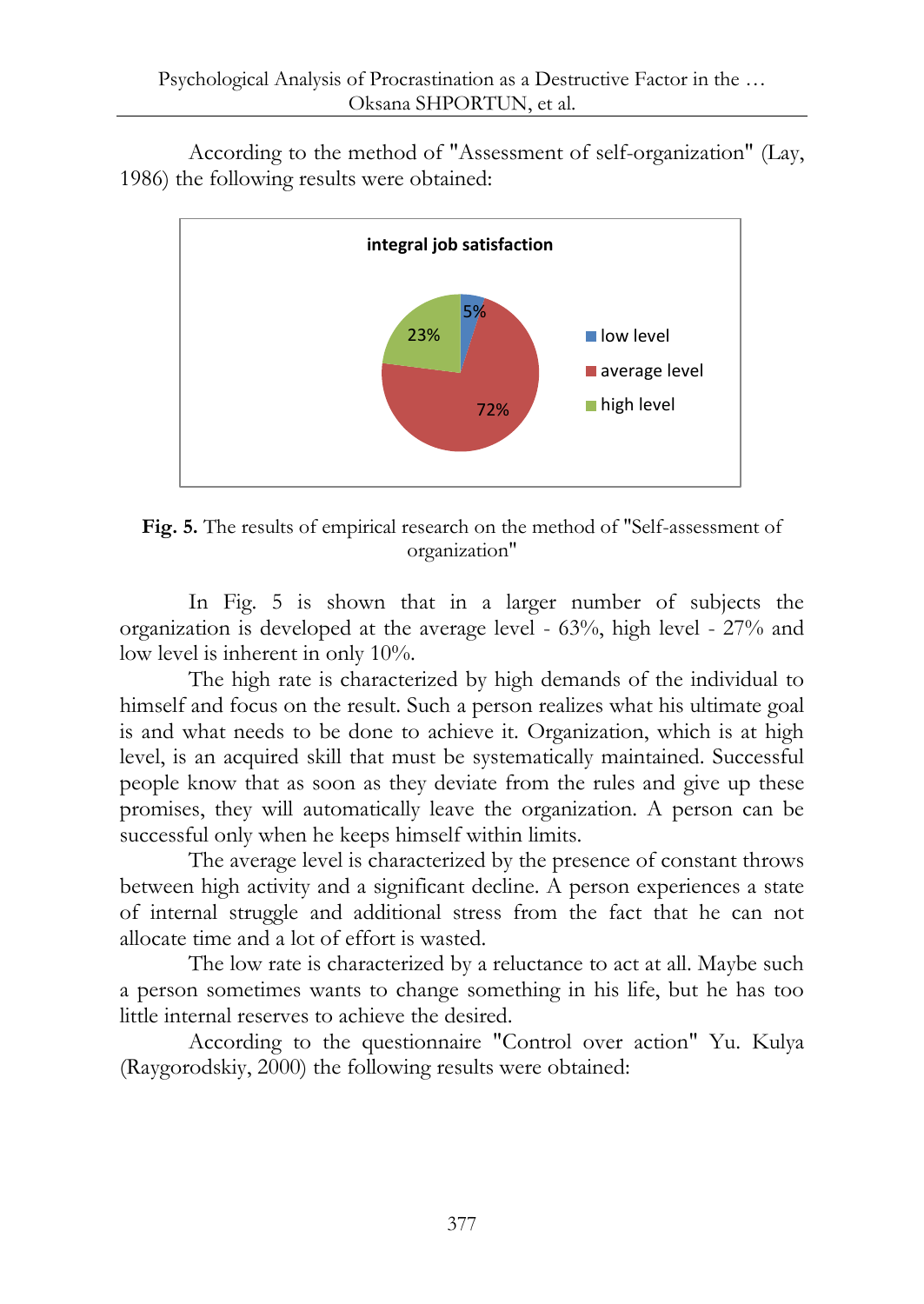

**Fig. 6.** The results of empirical research on the method of "Control of action" Yu. Kulya

Control over the action associated with decision-making (when planning). This scale reflects the ability of the subject in the process of initiating the action to distract from the inferior, competing intentions.

Control over the action associated with the implementation (in the implementation). This scale reflects the ability of the subject to be in the process of realization of intentions for the necessary time, to keep the focus of actual intention, to show persistence.

Action control associated with a focus on failure (when planning). This scale reflects the ability of the subject to initiate the process of realization of the intention, despite the accompanying difficulties.

The results of this method show that a small percentage of respondents (29% with 100% on the scale of "planning") plan their activities and a very large percentage of people (83% with 100% on the scale of "failure") are afraid of failures and difficulties and half of the subjects still realize their intentions, and half do not, because the fear of failure and possible inability to plan prevail over them.

High scores on each of the scales mean focus on action, and low in turn - focus on their own condition and experience. According to the ZTPI method Questionnaire of time perspective F. Zimbardo (Milgram, 2000), the following results were obtained: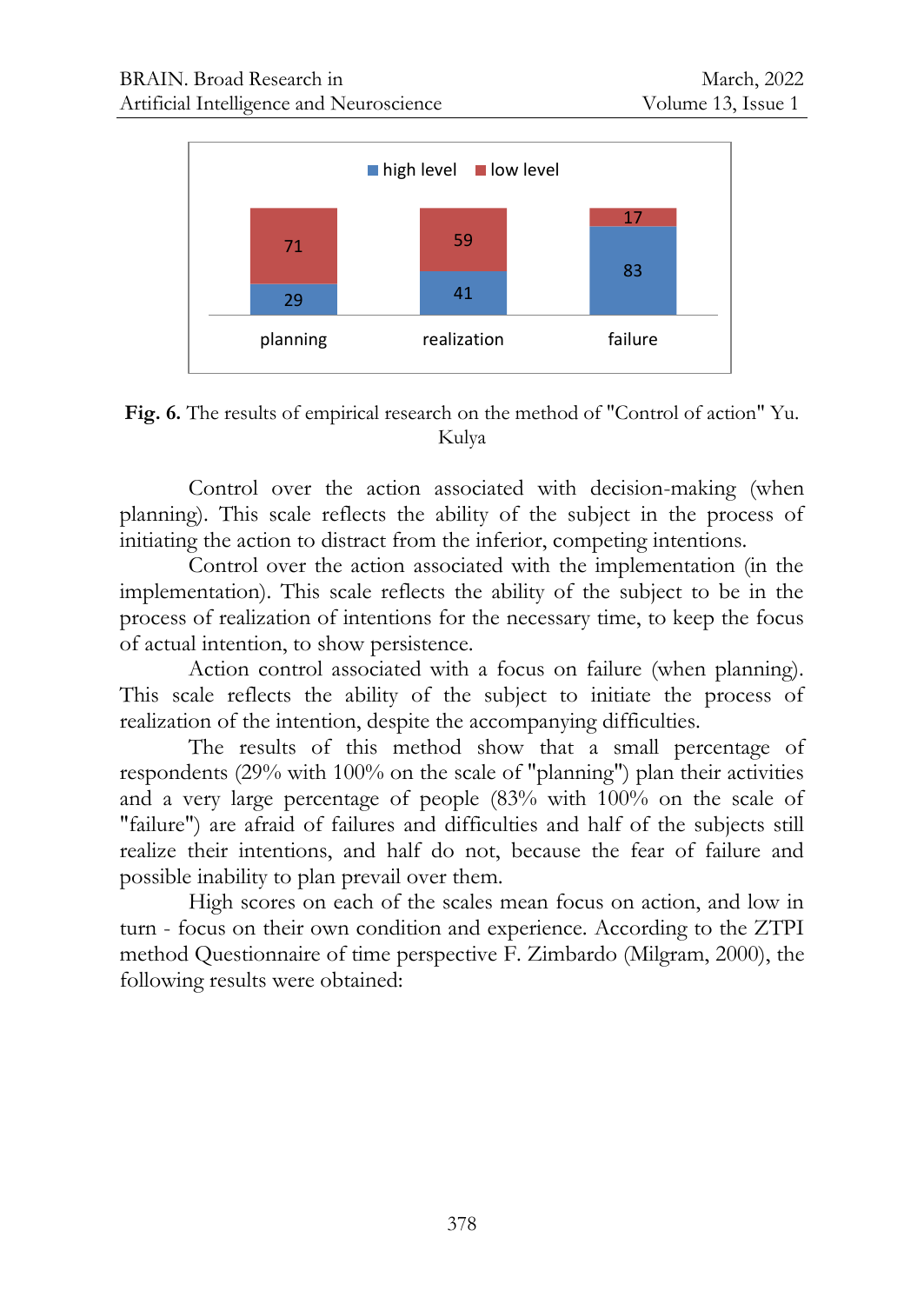

**Fig. 7.** The results of empirical research on the method F. Zimbardo "Questionnaire of time perspective"

The factor "Negative past" reflects the general pessimistic, negative or mixed aversion to the past. May involve trauma, pain and regret. This attitude can be due to real unpleasant and traumatic events, due to the negative reconstruction of positive events, or due to both of them.

The factor "Hedonistic mood" - reflects the hedonistic, risky, "I don't care" attitude to time and life. Provides a focus on pleasure, excitement, enjoyment in the present and a lack of concern for future consequences or sacrifices in favor of future rewards.

Future Factor Reflects the general focus on the future. Assumes that behavior is largely determined by the desire for goals and rewards for the future. Characterized by planning and achieving future goals.

The "Positive Past" factor reflects a warm, sentimental attitude toward one's past. This indicator is characterized by a nostalgic, positive reconstruction of the past; it is presented in a rainbow light.

Factor "Fatalistic Present" Reveals a fatalistic, helpless and hopeless attitude towards one's future and life in general. This factor reflects the lack of a focused time perspective. There is a lack of focus on future-oriented goals, no emphasis on excitement, and no nostalgia or bitterness for the past. This factor reveals the belief that their future cannot be influenced by individual actions; people with high scores on this scale are in the power of capricious (demanding) fate.

Using the method of the Questionnaire "Integral job satisfaction" (N. Fetiskin, V. Kozlov, G. Manuilov) (Fetiskin, 2002) the following results were obtained: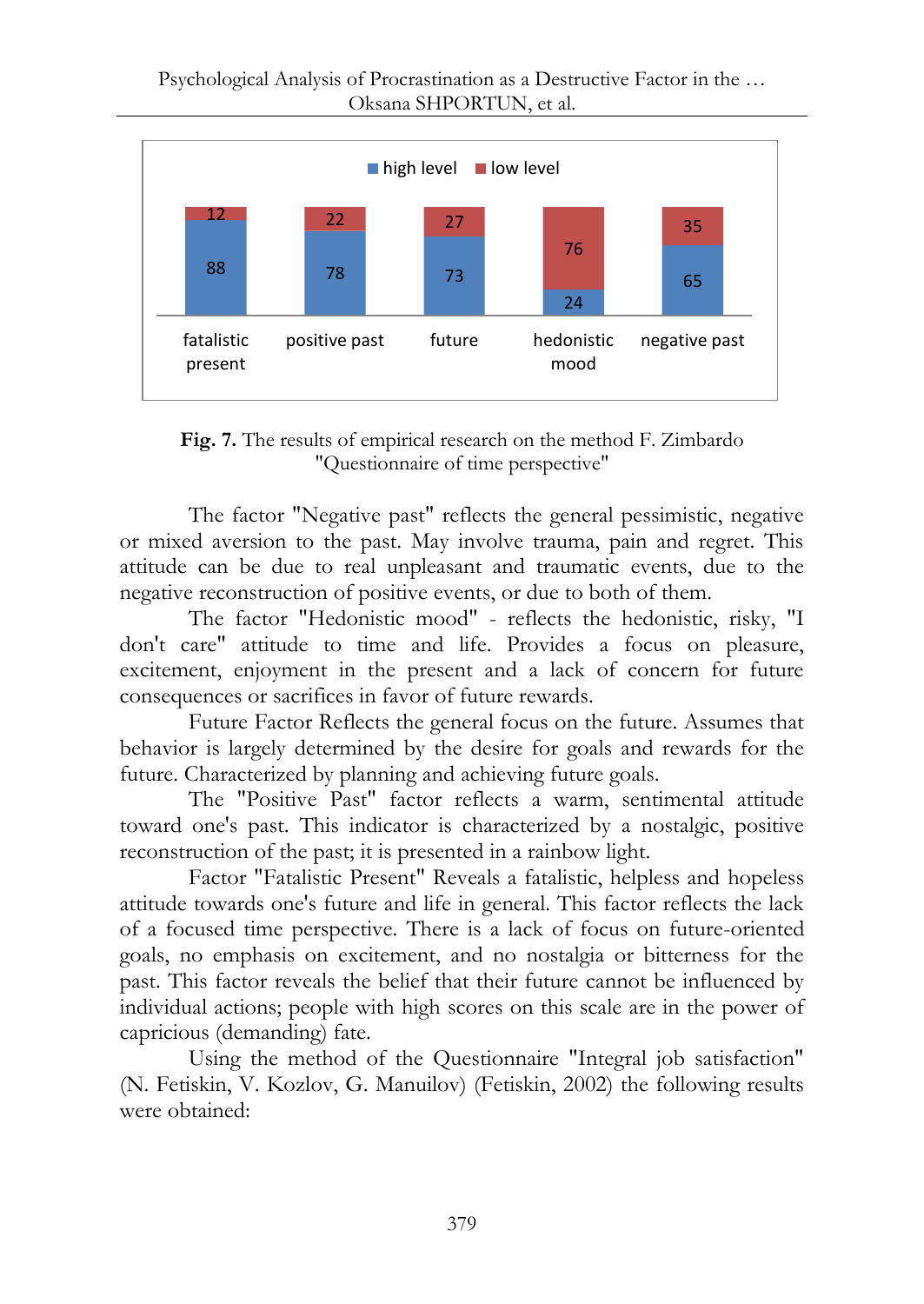



This chart shows that the average level of job satisfaction is average - 72%, high reaches  $23%$ , and low - 5%.

This means that most respondents are still satisfied with their profession, working conditions, relationships with management and staff. Job satisfaction is a state of balance of the requirements shown by the worker to the maintenance, character and working conditions, and a subjective estimation of possibilities of realization of these requirements. Job satisfaction - is the evaluative attitude of a person or group of people to their own work, its various aspects and the most important indicator of employee adaptation in the organization.

Labor - is a purposeful human activity, in the process of which it affects nature and uses it to produce material goods needed to meet their needs. Work is one of the basic conditions of human life and society. It is labor activity that underlies any social relations and significantly affects the relations and interactions of people. In addition, it is of great importance to be in the process of personality formation.

In the process of labor and social activity a person shows a different degree of activity, which is due to its interests and needs.

Correlation analysis was performed using the program SPSS Statistics 13. \* - the correlation is significant at 0.05 (bilateral); \*\* – correlation is significant at the level of 0.01 (bilateral).

1. Perseverance and self-control (474 \*\*) - these two categories are the volitional qualities of the individual. Persistence is a strong-willed quality due to which a person can mobilize his forces for a relatively long and difficult struggle with obstacles and difficulties encountered in his activities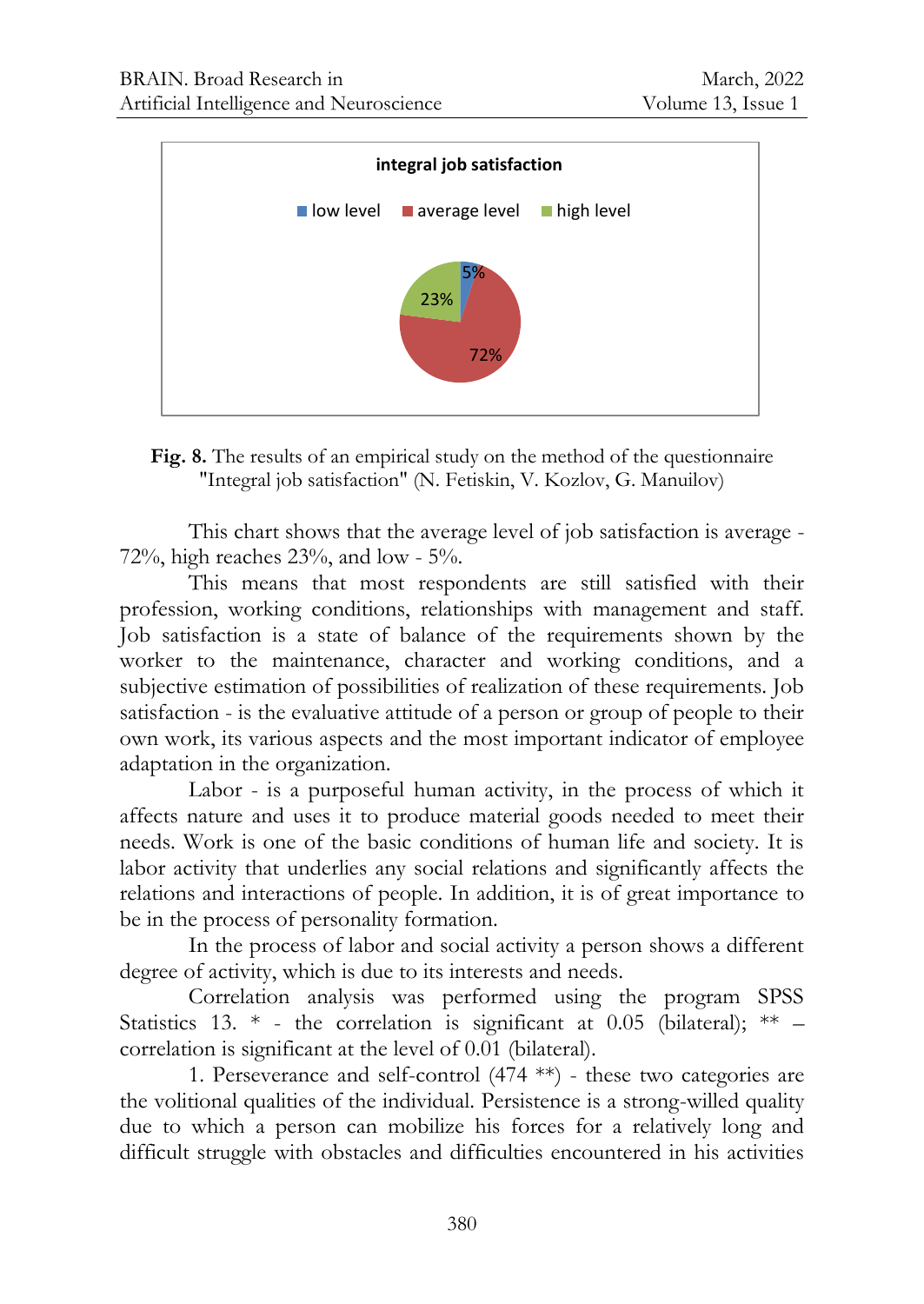on the way to achieving quite distant goals. Without perseverance, without standing his ground and fighting for the implementation of the decision, there can be no determination, independence, self-control and determination. Self-control is a volitional quality characteristic of people who control their thoughts and feelings, their actions and needs. People who are characterized by self-control, balance and consistent.

Also, these two categories are inevitably associated with procrastination. That is, the more developed are these qualities, the less is the development of procrastination in the individual.

2. Procrastination and avoidance  $(442$  \*\*) - these two categories are also inextricably linked. Avoiding decision-making, shifting responsibility to others - this is procrastination. The person avoids work, postpones everything for later. Thus these two concepts are inextricably linked.

3. Vigilance and over vigilance  $(477 \ast\*)$  - these two categories should be distinguished, although at first glance they have the same meaning. The category of over vigilance means that such a person is quite attentive and constantly vigilant. And vigilance is a manifestation of extreme caution, even when a person is in a safe situation. Vigilance is the main stylistic characteristic of a person as a person who makes decisions related to cognitive complexity, the need for knowledge and tolerance for uncertainty; over vigilance is an unjustified "throwing" between different alternatives, an impulsive acceptance that promises to get rid of the situation; in extreme forms - "panic" in choosing between alternatives.

4. Implementation and organization (478 \*\*) - this connection can be explained by the fact that these qualities of the individual that characterize his ability to plan wisely, organize their activities and be sure to carry it out. Such people follow the order in work, rationally distribute their time, clearly plan and perform everything.

5. Organization and interest in work (305 \*\*) - if a person has an interest in this type of profession and it is very organized, then he will achieve great success in his profession. Such individuals have a business orientation and enjoy the process of work.

6. Avoidance and vigilance  $(277 * )$  - vigilance is the main stylistic characteristic of man as a person who makes decisions related to cognitive complexity, the need for knowledge and tolerance for uncertainty. Clarification of the goals and objectives of the solution, consideration of alternatives associated with the search for information, its assimilation "without prejudice" and evaluation before the choice. Avoidance of independent decision-making, transfer of responsibility and rationalization of dubious alternatives.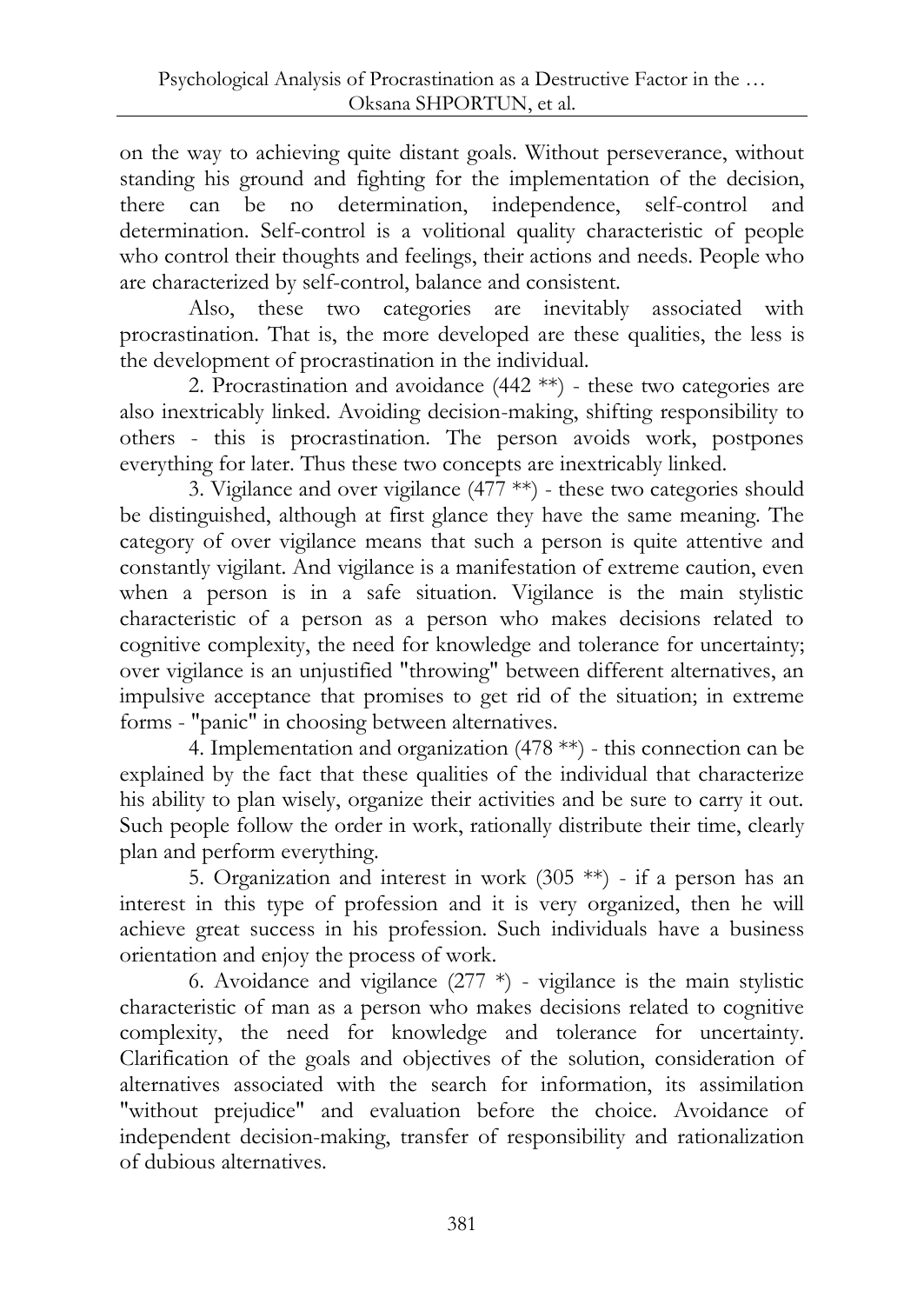7. Planning and implementation  $(312*)$  - the ability of the individual in the process of initiating action to be distracted from the inferior, competing. Realization is the ability of a person to be in the process of realizing the intention for the necessary time, to keep the focus of the actual intention, to show perseverance. These concepts are closely interconnected and mean the ability to reasonably plan, organize their activities and be sure to carry it out.

#### **Conclusions**

Each phenomenon has its causes. The reasons that provoke the development of such a phenomenon as procrastination, we can include not only external causes but also internal. Some causes are due to depressive disorder, but this is rare. Usually the reasons forcing a person to put things off indefinitely are referred to as simpler. One of the most common causes of pathological inability to act is fear. We have been taught since childhood that mistakes are bad; they should be avoided in all possible ways. Most often, procrastination occurs as a result of fear of action. Another reason for the lack of motivation to act is the internal dissatisfaction with the activities that have to be engaged. It's no secret that many people spend their entire lives hating their work. This reason can be attributed to student activities. Dissatisfaction with the monotonous work, and even more so the work that has to be done independently provokes the development of the phenomenon of procrastination. In some cases, the human brain is so overloaded that it simply cannot work effectively. The cause of procrastination is often severe emotional exhaustion, increasing nervous tension, and as a result stress.

An empirical study of student procrastination has shown that students are more characterized by an average level of procrastination. 6% of students had a high level of procrastination; 81% have an average level, 13% of students have a low level of procrastination. Thus, among student youth there is a tendency to postpone the execution of cases for later. The activity of such students is aimed at meaningless, insignificant activities, while there are important tasks that require immediate completion. They are characterized by preparation for the exam as soon as possible before passing, postponing important cases and decisions to a later date. We also found the imposition of tasks from the outside; delayed consequences; long term given for execution; large temporary investments in the task; boring, routine tasks; high employment in other matters; deferment in receiving pleasure or rewards.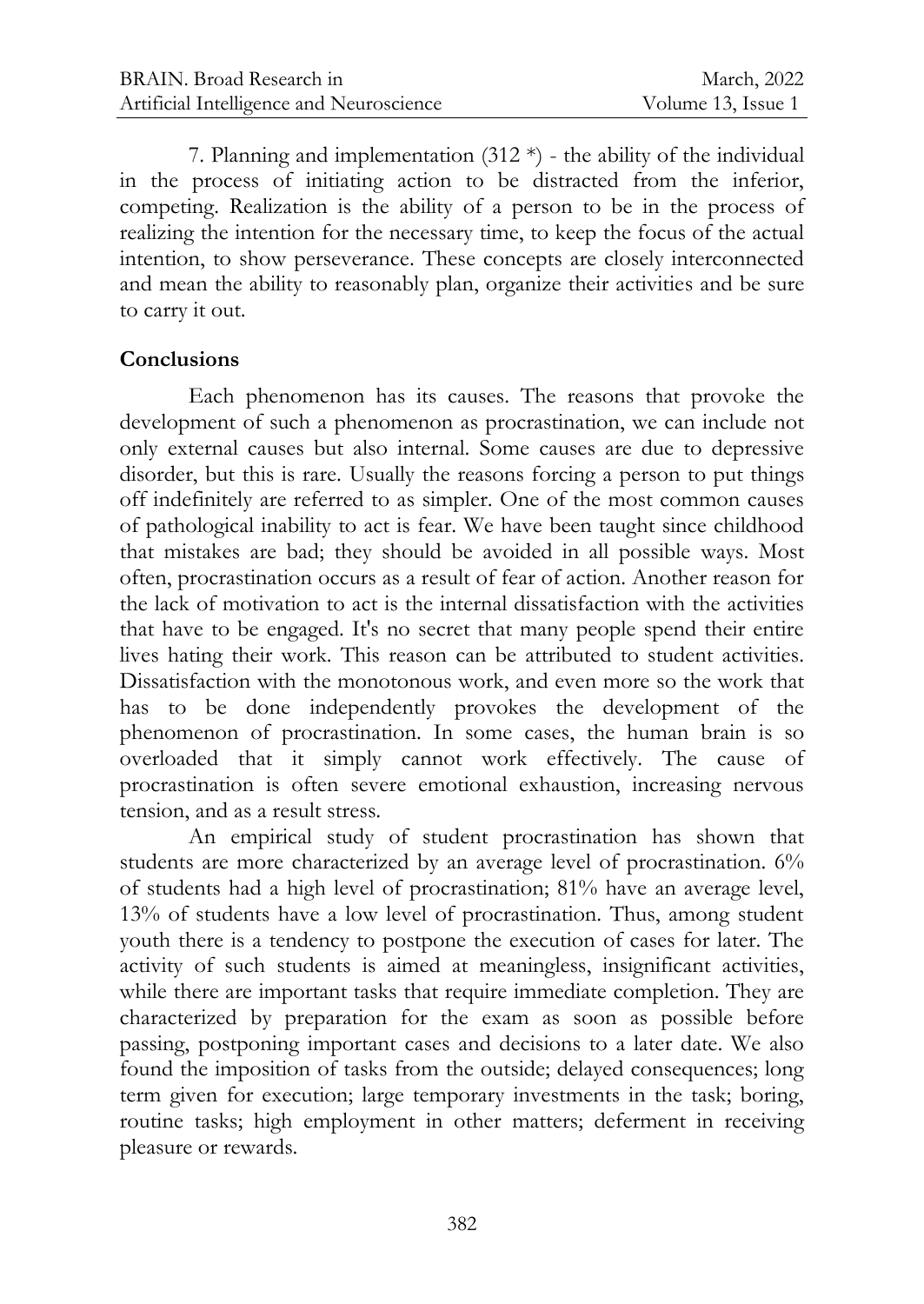It is important among student youth to conduct conversations on relevant topics, to clarify problem-solving classes, to conduct trainings on the formation of students' temporal competence, to inform about the techniques and methods of effective self-organization and life time management. After all, chronic procrastination, which is often observed in student`s age, is a destructive form of personality behavior in relation to the organization of their own space. Student must understand that first of all his motivation to study, the acquisition of professional knowledge will help to combat the phenomenon of procrastination. Therefore, any intention, goal, built plan must be specific, realistic, achievable, flexible, measurable, focused and time-bound.

Prospects for further research: Need further study of the impact of individual psychological and personal qualities on the development of procrastination in young people.

### **References**

- Bazyka, Ye. L. (2003). Fenomen psykhofiziolohichnoho stanu prokrastynatsii [The phenomenon of psychophysiological state of procrastination]. *Mezhdystsyplynarnыe yssledovanyia v nauke y obrazovanyy*, *1*. <http://mino.esrae.ru/158-1023>
- Blunt, A. K. & Pychyl, T. A. (2000). *Task aversiveness and procrastination: a multidimensional approach to task aversiveness across stages of personal projects, Personality and individual difference, 28*, 153–167. [https://doi.org/10.1016/S0191-8869\(99\)00091-4.](https://doi.org/10.1016/S0191-8869(99)00091-4)
- Borovyk, L., Matokhniuk, L., Demyanyuk, K., Shevchuk, V., Pidhaichuk, S., Danylenko, O., Halimov, A., Bloshchynskyi, I. (2020). Formation of Professional Imagination in the Process of Implementation of Technical Disciplines with the Aid of Modern Information Technologies. *Postmodern Openings, 11(3),* 20-40. [https://doi.org/10.18662/po/11.3/198.](https://doi.org/10.18662/po/11.3/198)
- Demina, L. D. & Ral'nikova, I. A. & Luzhbina, N. A. (2010). Psihologicheskaja kul'tura kak faktor stanovlenija professionala [Psychological culture as a factor of becoming a professional], *Vestnik NGU. Moskva. 4(2)*, 15. [https://cyberleninka.ru/article/n/psihologicheskaya-kultura-lichnosti](https://cyberleninka.ru/article/n/psihologicheskaya-kultura-lichnosti-obschepsihologicheskiy-kontekst-1/viewer)[obschepsihologicheskiy-kontekst-1/viewer](https://cyberleninka.ru/article/n/psihologicheskaya-kultura-lichnosti-obschepsihologicheskiy-kontekst-1/viewer)
- Dvornyk, M. S. (2014). *Sotsialno-psykholohichni praktyky vidterminuvannia v konstruiuvanni osobystistiu vlasnoho maibutnoho* [Socio-psychological practices of deferment in the construction of a person's own future]. Kyiv. [http://lib.iitta.gov.ua/705432/1/%D0%B4%D0%B8%D1%81%20%D0](http://lib.iitta.gov.ua/705432/1/%D0%B4%D0%B8%D1%81%20%D0%94%D0%B2%D0%BE%D1%80%D0%BD%D0%B8%D0%BA.pdf) [%94%D0%B2%D0%BE%D1%80%D0%BD%D0%B8%D0%BA.pdf.](http://lib.iitta.gov.ua/705432/1/%D0%B4%D0%B8%D1%81%20%D0%94%D0%B2%D0%BE%D1%80%D0%BD%D0%B8%D0%BA.pdf)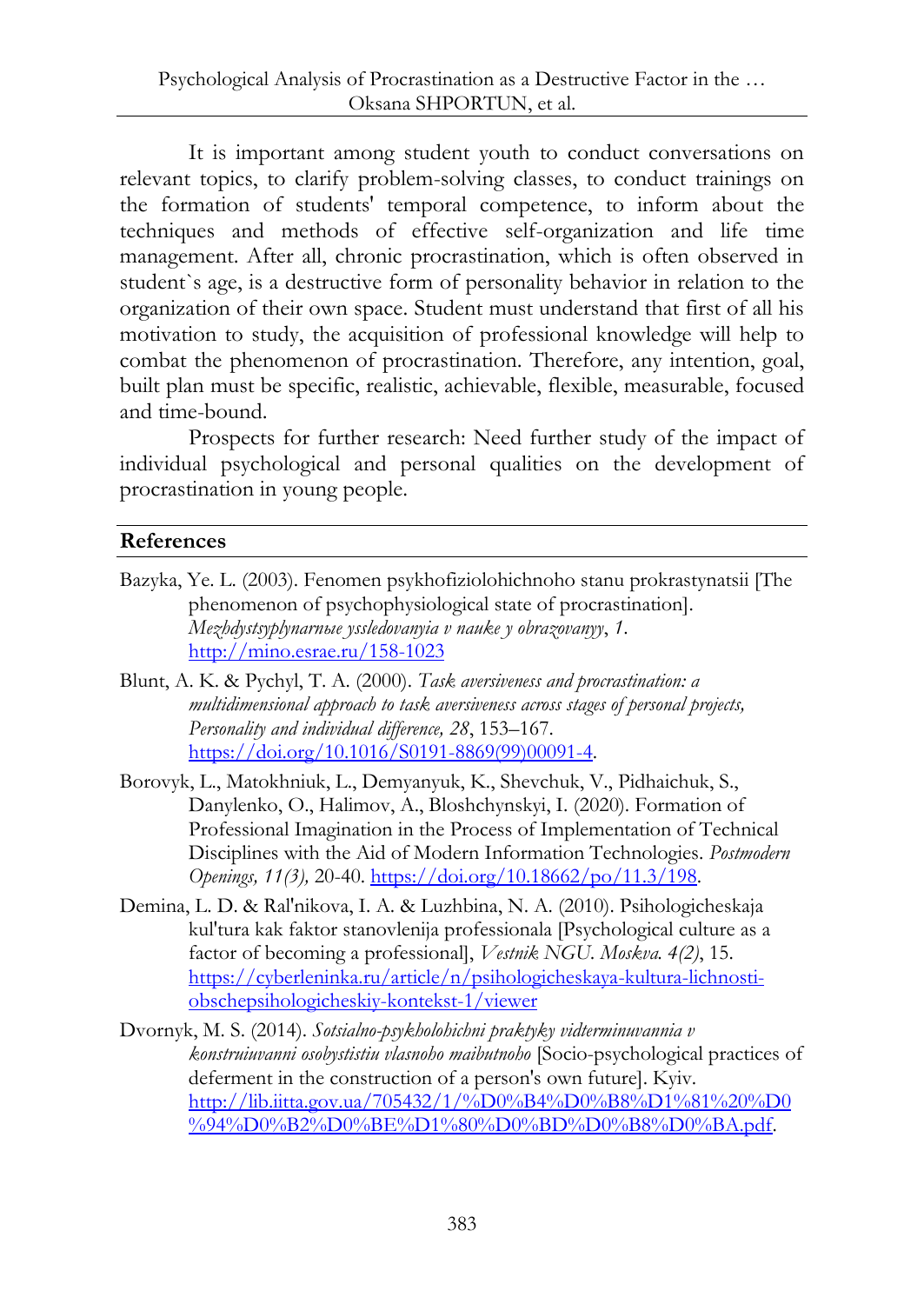- Ferrari, J. R. (1995). *Procrastination and task avoidance: Theory, research, and treatment.* Springer. [https://www.researchgate.net/publication/276292917\\_](https://www.researchgate.net/publication/276292917_%0bProcrastination_and_Task_Avoidance--Theory_Research_and_Treatment) Procrastination and Task Avoidance--Theory Research and Treatment.
- Fetiskin, N. P. & Kozlov V. V. & Manuilov G. М. (2002). *Social and Pedagogical Diagnostics of Personality and Small Group Development Psychotherapy.* Institute Publishing House. [https://umc38.ru/wp](https://umc38.ru/wp-content/uploads/2016/02/Fetiskin-N.P.-Sotsialno-psihologicheskaya-diagnostika-razvitiya-lichnosti-i-malyh-grupp.pdf)[content/uploads/2016/02/Fetiskin-N.P.-Sotsialno-psihologicheskaya](https://umc38.ru/wp-content/uploads/2016/02/Fetiskin-N.P.-Sotsialno-psihologicheskaya-diagnostika-razvitiya-lichnosti-i-malyh-grupp.pdf)[diagnostika-razvitiya-lichnosti-i-malyh-grupp.pdf.](https://umc38.ru/wp-content/uploads/2016/02/Fetiskin-N.P.-Sotsialno-psihologicheskaya-diagnostika-razvitiya-lichnosti-i-malyh-grupp.pdf)
- F'ore, N. K. (2013). Legkij sposob perestat' otkladyvat' dela na potom [An easy way to stop procrastinating]. [https://www.you-books.com/book/N-](https://www.you-books.com/book/N-Fore/Legkij-sposob-perestat-otkladyvat-dela-na-potom)[Fore/Legkij-sposob-perestat-otkladyvat-dela-na-potom.](https://www.you-books.com/book/N-Fore/Legkij-sposob-perestat-otkladyvat-dela-na-potom)
- Hanaba, S., Mysechko, O., & Bloshchynskyi, I. (2020). Solidarity of Efforts as a Common Condition for the Survival of the World in a Pandemic. *Postmodern Openings, 11(2)*, 29-38. [https://doi.org/10.18662/po/11.1sup2/137.](https://doi.org/10.18662/po/11.1sup2/137)
- Hanaba, S., Mysechko, O., & Bloshchynskyi, I. (2020). Changing the Educational Paradigm in Post-Pandemic World: Possibilities and Risks of Artificial Intelligence Using. *BRAIN. Broad Research in Artificial Intelligence and Neuroscience, 11(2Sup1)*, 48-55. [https://doi.org/10.18662/brain/11.2Sup1/93.](https://doi.org/10.18662/brain/11.2Sup1/93)
- Il'in, E. P. (2011). *Rabota i lichnost'. Trudogolizm, perfekcionizm, len'* [Work and personality. Workaholism, perfectionism, laziness]. [https://www.litmir.me/br/?b=217857.](https://www.litmir.me/br/?b=217857)
- Kornilova, T. V. (2003). Mel'burnskij oprosnik prinjatija reshenij: russkojazychnaja adaptacija [Melbourne Decision-Making Questionnaire: Russian Adaptation], *Psihologicheskie issledovanija. 6(31)*, 4. [http://www.psystudy.ru/index.php/num/2013v6n31/883](http://www.psystudy.ru/index.php/num/2013v6n31/883-kornilova31.html) [kornilova31.html.](http://www.psystudy.ru/index.php/num/2013v6n31/883-kornilova31.html)
- Kovylin, V. S. (2013). Teoreticheskie osnovy izuchenija fenomena prokrastinacii [Theoretical foundations of studying the phenomenon of procrastination]. *Nauchnyj zhurnal «Lichnost' v menjajushhemsja mire: zdorov'e, adaptacija, razvitie. 3*, 34-38. [http://humjournal.rzgmu.ru/upload](http://humjournal.rzgmu.ru/upload-files/01_Kovylin_V_2013_02.pdf)files/01 Kovylin V 2013 02.pdf.
- Kykylyk, A., Stukan, H., Hlushok, L., Shorobura, I., & Bloshchynskyi, I. (2020). Complex Portfolio as one of the Means of the Future Primary School Teachers Training of the New Ukrainian School. *Revista Romaneasca pentru Educatie Multidimensionala, 12(1Sup1)*, 163-184. <https://doi.org/10.18662/rrem/12.1sup1/229>
- Lay, C. H. (1986). At last, my research article on procrastination. *Journal of Research in Personality, 20*, 474-495. [https://doi.org/10.1016/0092-6566\(86\)90127-3](https://doi.org/10.1016/0092-6566(86)90127-3)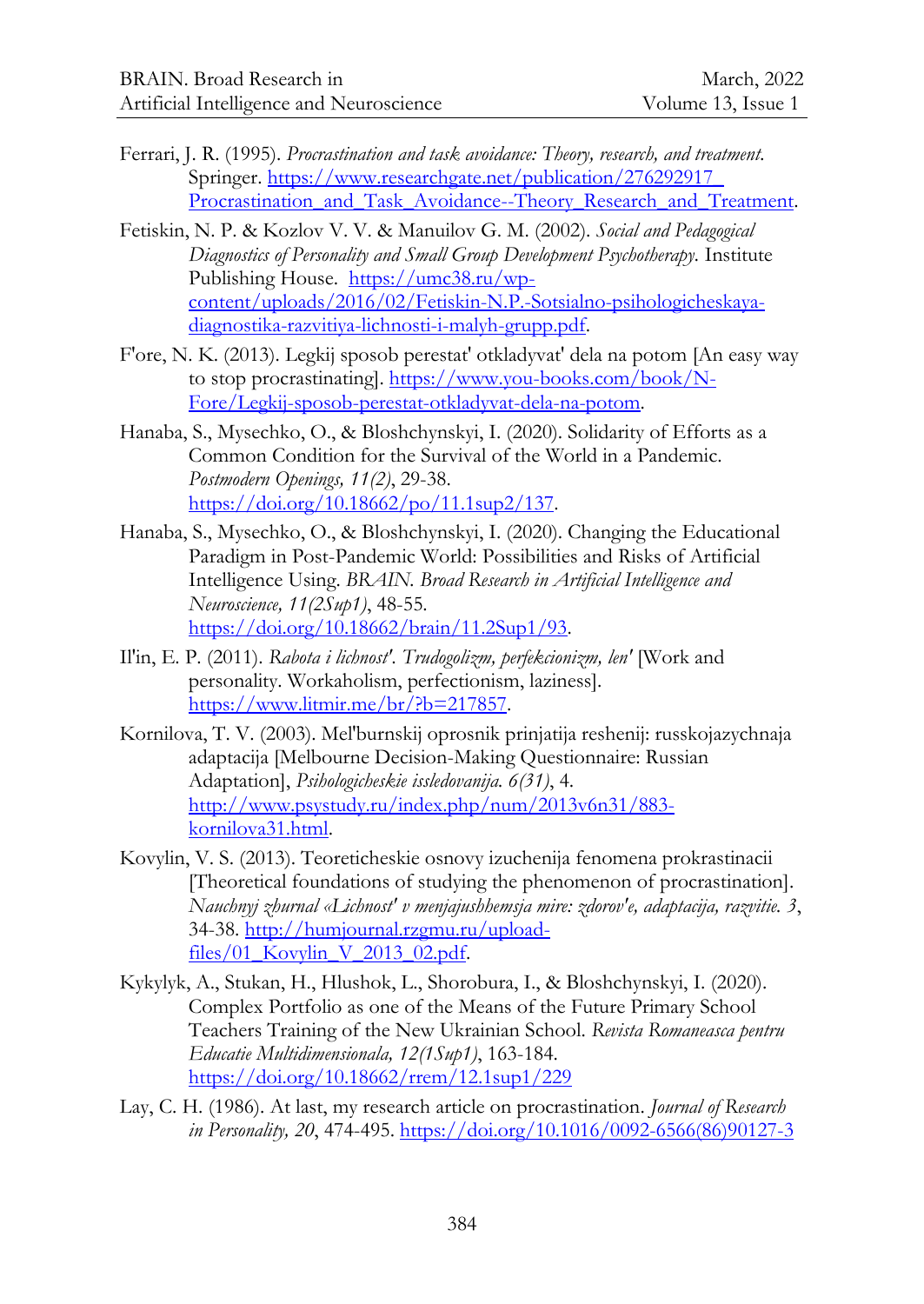- Maksymenko, Yu. B. & Matokhnyuk, L. O. (2017). Principles of research in psychology of development of information competence of personality. *Science and education, 11*, 76-85. [https://scienceandeducation.pdpu.edu.ua/doc/2017/11\\_2017/10.pdf.](https://scienceandeducation.pdpu.edu.ua/doc/2017/11_2017/10.pdf)
- Melnychuk, I., Drozdova, I., Savchak, I., & Bloshchynskyi, I. (2019). Higher School Instructors' Pedagogical Skills Improvement as a Basis of Educational Strategy for Development of Students' Professional Training. *Revista Romaneasca pentru Educatie Multidimensionala, 11*(4Supl.1), 170-184. [https://doi.org/10.18662/rrem/184.](https://doi.org/10.18662/rrem/184)
- Melnychuk, I., Rebukha, L., Zavgorodnia, T., & Bloshchynskyi, I. (2018). Strategic Significance of English in Self-Education of the Students of Sociohumanitarian Specialities for Fundamentalization of University Education. *Modern Journal of Language Teaching Methods, 8*(11), 712–720.
- Milgram, N. A. (1992). Procrastination: A malady of modern time. *Boletin de Psicologia, 35*(83), 102[. https://doi.org/10.1016/0191-8869\(92\)90173-M.](https://doi.org/10.1016/0191-8869(92)90173-M)
- Milgram, N. A. (1993). Correlates of academic procrastination. *Journal of School Psychology, 31*(4), 487-500. [https://doi.org/10.1016/0022-4405\(93\)90033-F.](https://doi.org/10.1016/0022-4405(93)90033-F)
- Milgram, N. A. (1995). Correlates of academic procrastination: discomfort, task aversiveness and task capability. *Journal of Psychology, 129*(2), 145-155. [https://doi.org/10.1080/00223980.1995.9914954.](https://doi.org/10.1080/00223980.1995.9914954)
- Milgram, N. А. (2000). Personality correlates of decisional and task avoidant procrastination. *European Journal of Personality, 14*(2), 141-156. [https://doi.org/10.1002/\(SICI\)1099-0984\(200003/04\)14:2<141::AID-](https://doi.org/10.1002/(SICI)1099-0984(200003/04)14:2%3c141::AID-PER369%3e3.0.CO;2-V)[PER369>3.0.CO;2-V.](https://doi.org/10.1002/(SICI)1099-0984(200003/04)14:2%3c141::AID-PER369%3e3.0.CO;2-V)
- Palladino, L. D. (2015*). Maksimal'naja koncentracija. Kak sohranit' jeffektivnost' v jepohu klipovogo myshlenija* [Maximum concentration. How to maintain efficiency in the era of clip thinking]. [http://loveread.ec/read\\_book.php?id=45659&p=1.](http://loveread.ec/read_book.php?id=45659&p=1)
- Pashukova, T.I. & Dopira, A.I. & D'yakonov, G.V. (1996). *Psikhologicheskiye issledovaniya: Praktikum po obshchey psikhologii dlya studentov pedagogicheskikh vuzov. Ucheb. posobiye* [Psychological research practicum on general psychology for students of pedagogical universities]. Institut prakticheskoy psikhologii. [https://klex.ru/97n.](https://klex.ru/97n)
- Raygorodskiy, D. YA. (2000). *Psikhologiya samosoznaniya* [The psychology of selfawareness].
- Silistraru, I., Cozmanciuc, G., Roşca, Ş., Bulgaru-Iliescu, D., Damian, S. I., & Ciureanu, I. A. (2021). Stress and anxiety in general population in Romania during COVID -19 Pandemic. *Archiv Euromedica, 11*(5), 4-6. http://journalarchiveuromedica.eu/archiv-euromedica-05- 2021/archiv\_euromedica\_05\_2021\_001\_075\_WEB\_01.pdf